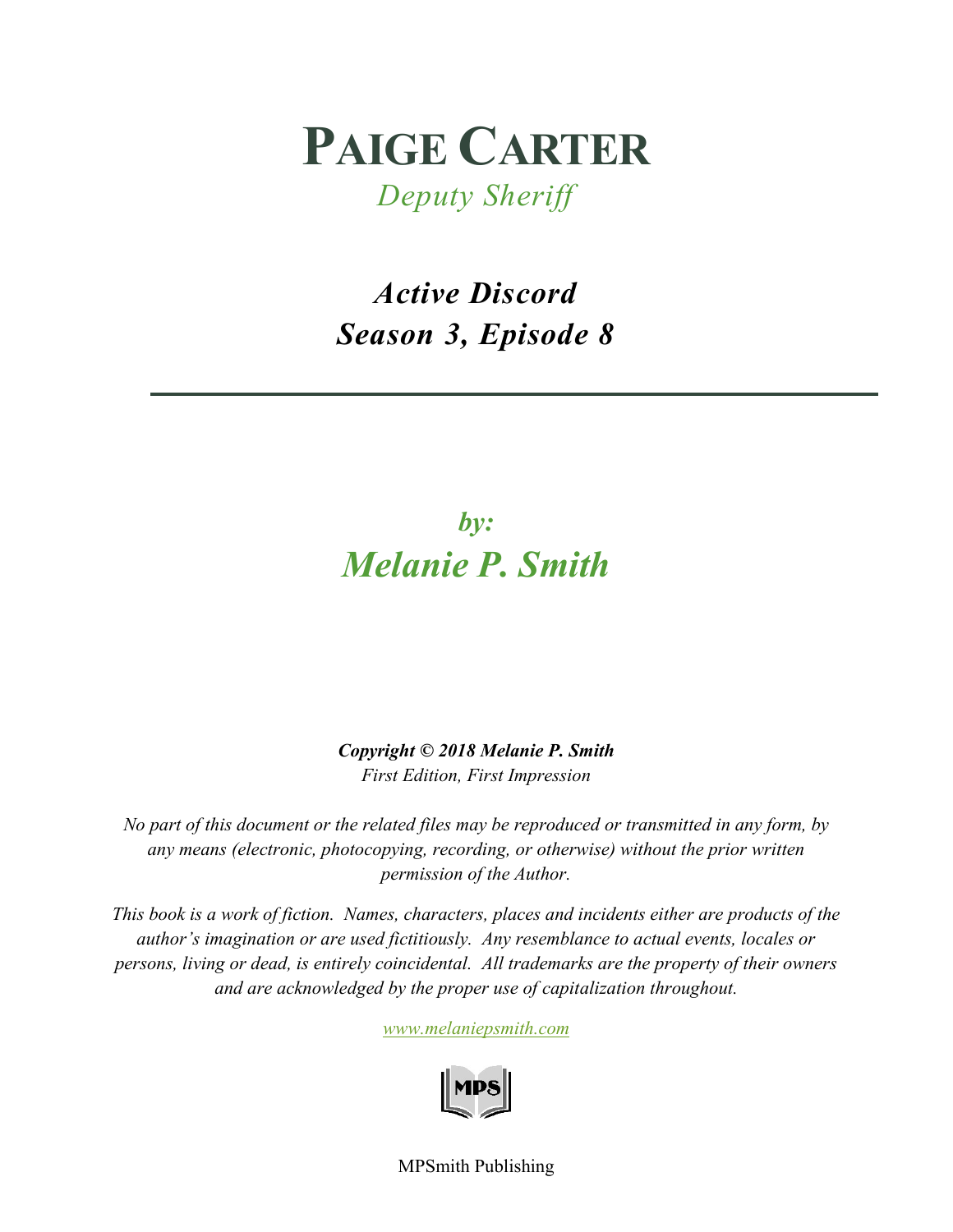"I am so stuffed," Paige moaned as she pulled into the driveway.

"I told you not to have that chocolate cake," Dax laughed.

"Hello! Triple chocolate delight," Paige reasoned.

"And now you're miserable," Dax leaned over and gave her a gentle kiss. "And, you taste like chocolate."

Paige grinned. "I taste delightful."

Dax laughed and pulled her closer for a deeper kiss when the radio came to life. They both glanced down and Dax sighed as they listened to the local dispatcher.

"Bridges," Susie called over the air.

"Go," Dean answered as he stood and dropped a twenty on the table. He knew the waitress wouldn't let him pay for the coffee, but the pie was fresh and he'd more than make up the difference with such a large tip.

"I have a call over at the Moroni Feed processing plant," she advised. "Not sure exactly what they have. The security guard called in a suspicious vehicle, said he was headed out to confront the trespassers. I haven't been able to reach him since."

"I'll head that way," Dean slid into the patrol car and started the engine.

Paige glanced at Dax, her face full of regret. Havilland was out of town, so Dean was working alone tonight.

"Go on," Dax motioned to the radio and waited as Paige lifted the mic.

"You want a back?" Paige asked.

"I'll advise," Dean decided.

"I'm available," Paige decided. She turned to face Dax, their plans for a relaxing night at home had just been shattered completely. "Sorry."

Dax shrugged. "No apology necessary. It's the job." He grabbed the video they had rented from Redbox and pushed open the door. "But I'm not waiting."

Paige laughed. "I wouldn't think of it. Hopefully, this call will be simple, and I'll be home just in time for popcorn."

"I thought you were stuffed," Dax closed the door and headed for the house, knowing he'd be lucky if she returned before the closing credits.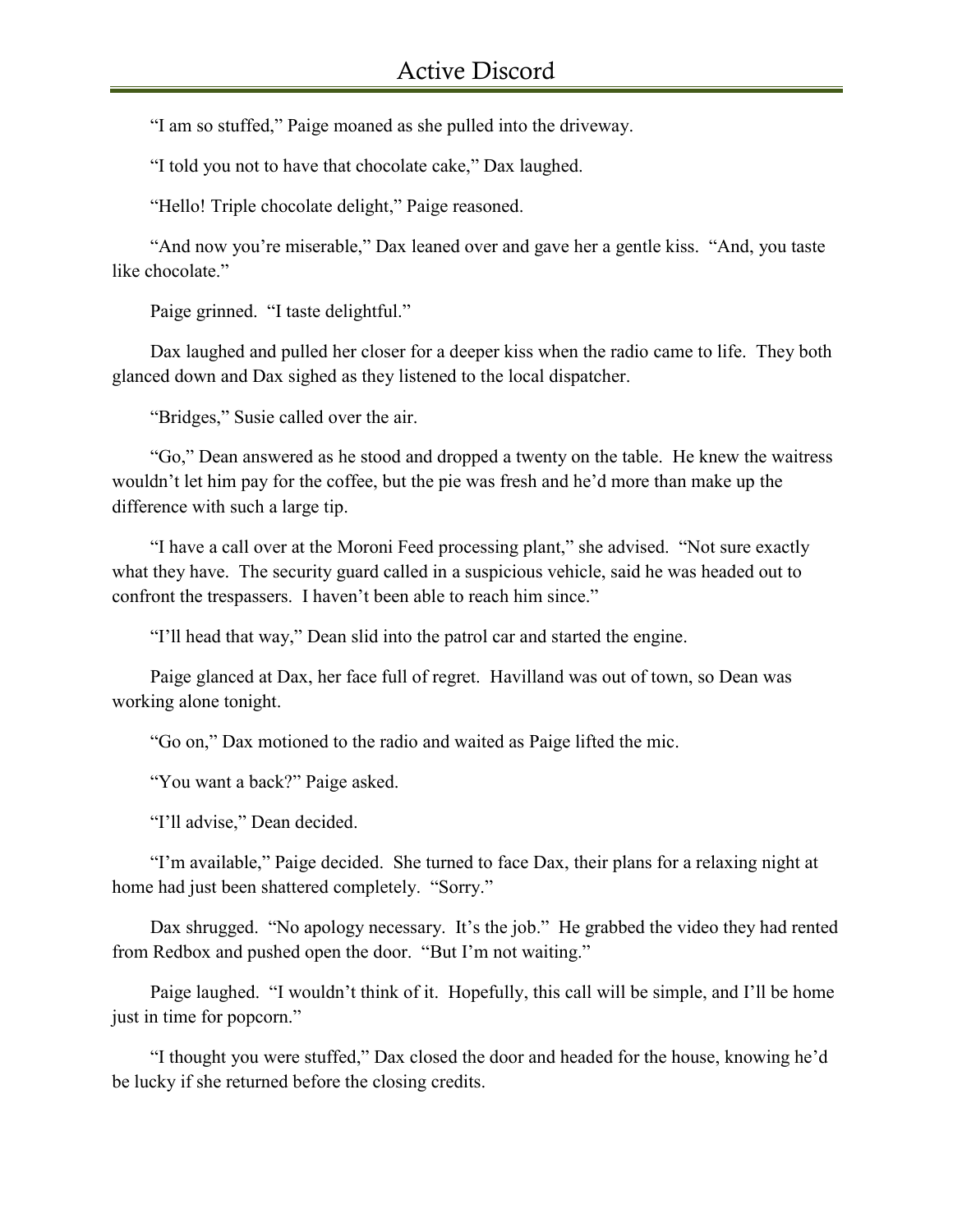"Show me enroute," Paige told Susie as she backed onto the roadway.

"I can call you if it gets hot," Dean offered.

"Already on my way," Paige brushed that off. She pulled onto the highway and accelerated. Several minutes later she decided to request her colleague's status. "How close are you? Can I catch up before you arrive?"

"I can see you in my rearview," Dean said in amazement. The woman must have floored it the instant her tires hit the asphalt.

"10-4," Paige gradually started to slow as she pulled in behind Officer Bridge's cruiser. "Susie, any updates?"

"I still can't reach... Standby." Several seconds later Susie came back over the air. "I just got a shots fired call by someone driving past the area. They were pretty sure it was near the entry gate at the plant. But he said he had his kid with him and wasn't comfortable stopping."

Paige and Dean flipped on their emergency equipment at the same time.

"We're expediting," Dean informed the night dispatcher.

"Keep traffic light until we advise," Paige added. Good thing she decided to back her colleague. They could be driving into a cluster and nobody should have to deal with that alone.

\*\*\*\*\*

Dean pulled into the lot and immediately spotted the man lying on the ground. He shoved his car into park and jumped out, hoping the guy wasn't dead.

"I'm okay," the guard said as he shifted to focus on the cop. "I'm hit, in the leg, but I'll live."

"Show me arrived," Dean advised. "I need medical. Gun-shot wound, left upper thigh, victim is conscious, stable and alert."

"Copy," Susie switched over to request an assist from Fire.

"They planted something," the guard groaned. "Over next to the building. I didn't have a chance to investigate but we could have explosives."

"Susie," Dean stood and looked around, *where was Paige?*

"Go," Susie said in answer.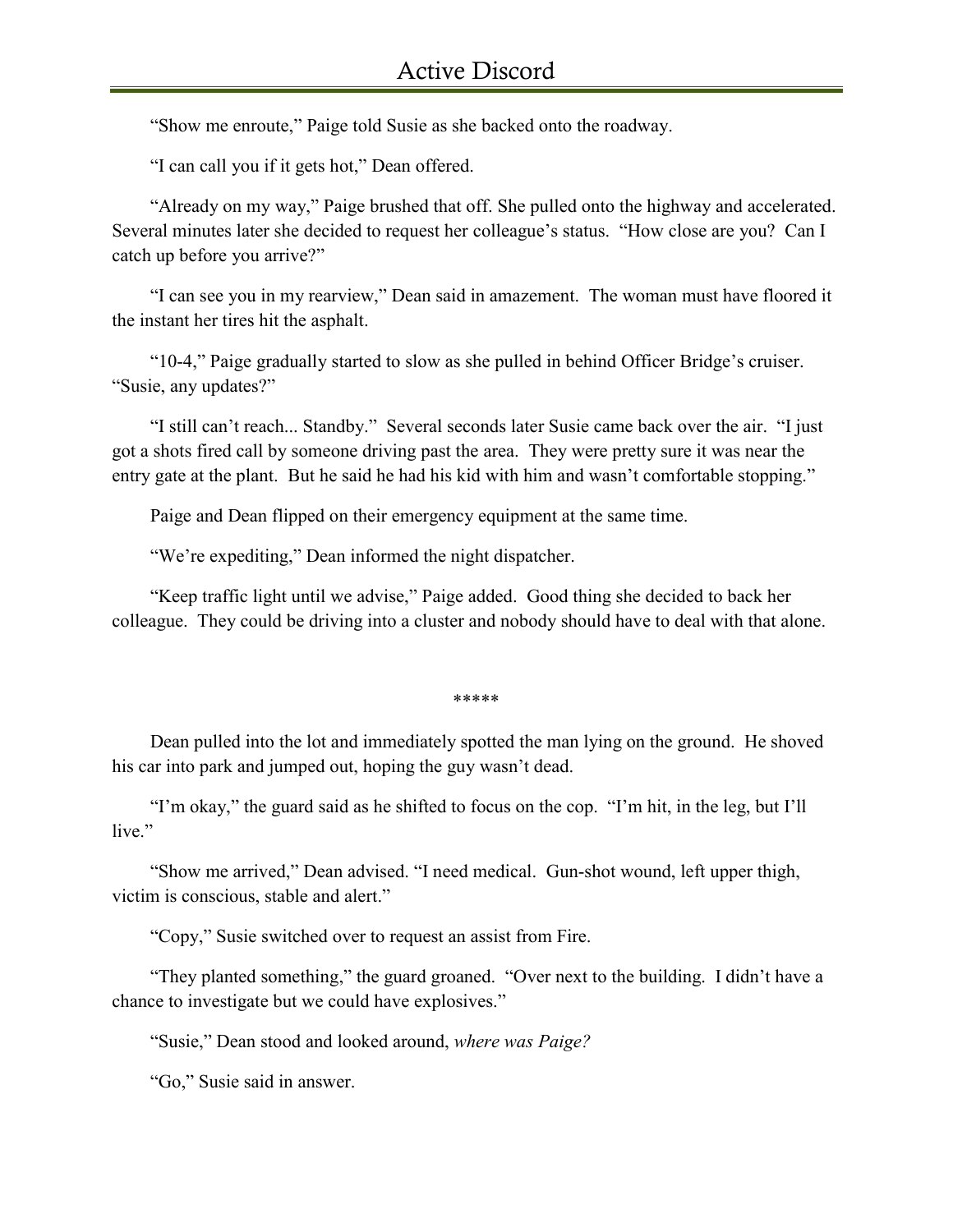"Ask them to send in the bomb guys, we have a suspicious package."

"Copy," Susie said, more alert now. "ETA on medical is three minutes."

Dean finally spotted Paige. She had continued toward the river and was now out of her vehicle, making her way into a large field. He took a step back to see what she was chasing when the world around him erupted. Hot air slammed into him with so much force, he stumbled, tripped over the guard's leg, and went down hard.

Paige scrambled over a large bush, ducked under a fence and realized she was never going to make it. She reached down to press the button on her walkie when a loud explosion erupted from the feed plant. A bright plume of light and dust shot several feet into the air. Paige turned and ran towards the mayhem, subconsciously headed back to check on Dean. She relaxed and paused when his voice echoed throughout the night. Dean was pissed off, but fine. Paige pivoted and refocused on her fleeing suspects.

"Dispatch," Dean barked, clearly annoyed. "Advise Fire that the package was an explosive device and it just detonated. There could be others and the back of the building is now on fire."

"Copy," Susie relayed the info. "They said they are still at least five to six minutes out from your location."

"Suspects are traveling southbound through a large field in a silver Mazda," Paige advised as she ran back towards her own vehicle. "I can't see the plate. It's a newer model, no more than five years, tops."

"Copy," Susie switched to her computer, determined to find a silver Mazda in the system if it took all night.

"I'm fine," the guard grumbled. "Go, catch 'em. Don't let them get away with this."

Dean hesitated, but ultimately decided the leg wound was serious; but, not life-threatening. "Medical is on the way."

"Help her," the guard pointed to Paige. "I'll be fine. I can hear the sirens already."

Dean jumped back into his vehicle and stomped on the gas. The entire vehicle slid across the hard-packed dirt before the tires caught and the car lunged forward. He could see Paige had finally reached her own vehicle and was in pursuit of their fleeing suspects. She was now approaching the intersection where Moroni Feed Road connected with State Highway 132. The dirtbags responsible might have a head start but they would never outrun a cop. Especially not Dean Bridges — full-time cop, part-time race driver. He smiled as he pushed his car to go even faster.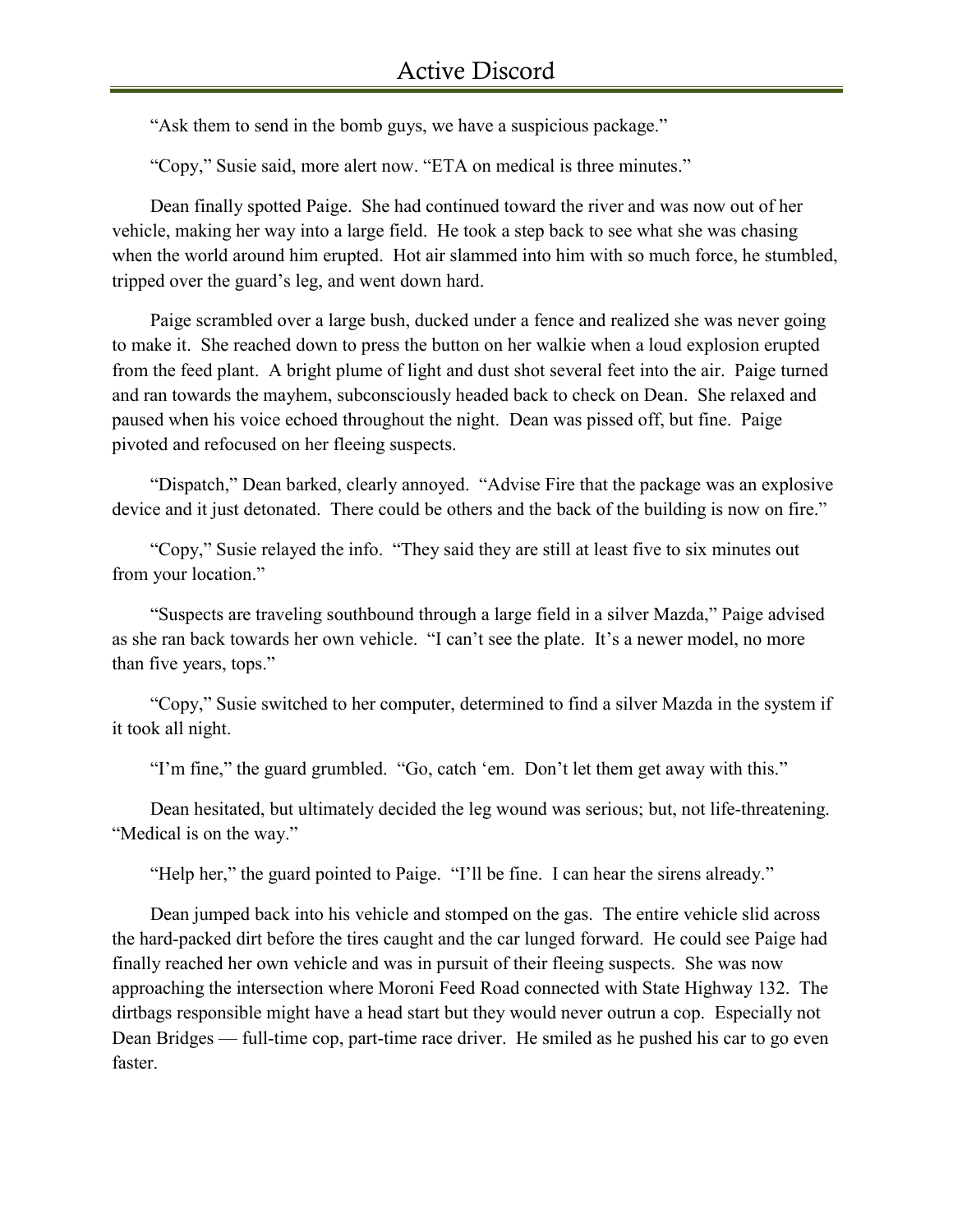Paige yanked on her steering wheel and forced her vehicle into a sliding turn. She knew she was taking that right way too fast, but these guys would not escape. Not on her watch. Her heart was pounding, and her breathing was a little more rapid than usual, but she survived the turn and from here, it was a straight shot into Ephraim. She'd catch the perps, a twenty-something delinquent was no match for a seasoned cop.

"We're in pursuit," Dean advised dispatch. "Suspect is traveling southbound on one-thirtytwo. Speeds are eighty-five and climbing."

"Copy," Susie replied. "Southbound, state road one-thirty-two."

"We just passed the wrecking yard," Dean called. "Still southbound on one-thirty-two. Paige, I'm closing in. Be advised I'll be passing on the left in about five seconds."

Paige shot a glance in her rearview mirror and frowned. She glanced at her speedometer, she had hit ninety and was still climbing but Dean was closing fast. In comparison, she looked like she was an old granny barely hitting forty. She tried not to be annoyed, reminded herself he was a race car driver, but it didn't help. She was still frowning as Dean's patrol cruiser flew by and maneuvered back into the southbound lane.

"Dean," Paige called. "We need to stop them before they hit Ephraim. See if you can PIT them while we're surrounded by fields. That way, if they lose control, nobody else will get hurt."

"Copy," Dean smiled, accelerated and started to close in on the vehicle. He was a little worried about bumping such young kids at these speeds, but it couldn't be helped.

"Susie, we just passed the cement yard," Paige advised. "Priority traffic only."

"I'm getting into position now," Dean advised. It took less than a minute to close the distance and set up just to the left of the silver Mazda. Dean focused on the car as he bumped the left side of the cars rear panel utilizing the PIT maneuver, or Pursuit Intervention Technique, on the inexperienced driver. The car abruptly turned sideways, slid several feet and collided with a wooden fence. The old rotting post gave way, the vehicle continued further into the field, and the entire driver's side of the car came to rest against a large sprinkler system some local farmer used to water his crops. "Vehicle disabled. We just passed mile marker sixty-two," Dean told Susie for the record.

"We got runners," Paige called into her walkie as she jumped from her car and followed three of the passengers into the field.

Dean was already out of his vehicle wrestling with the driver; who was trying to climb over the center console and escape through the open passenger's door. "I have one in custody," he said a moment later. "Paige, you need a back?"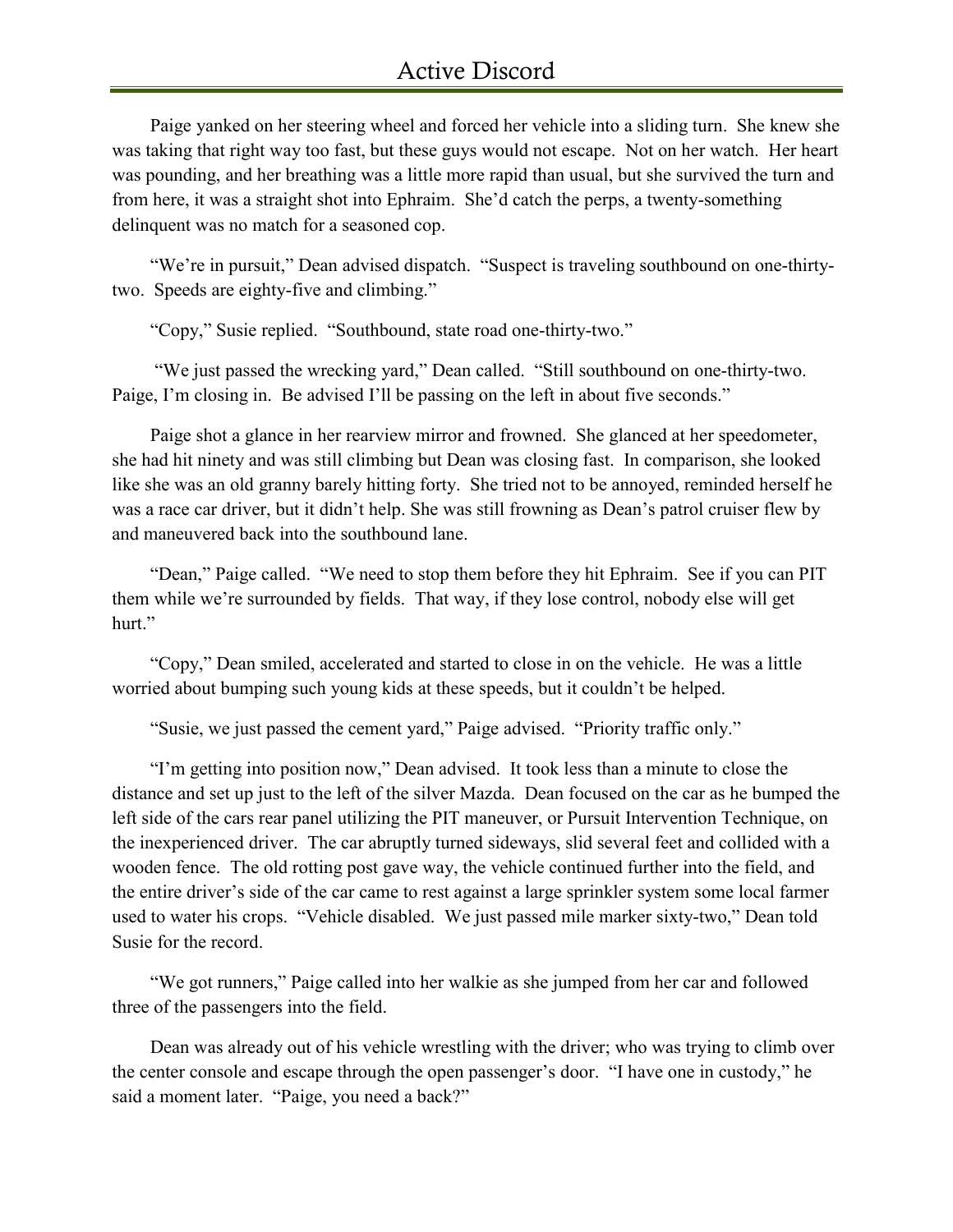Paige didn't answer.

Susie waited several seconds then tried again, still no answer.

"Paige, what's your twenty?" Dean tried again, he needed to know her location if he was going to help. He reached into his trunk and retrieved his leg shackles. He'd just secure the prisoner as best as he could then go after Paige. He was nearly finished attaching his prisoner to a large bar that ran the length of the backseat when he heard a vehicle approaching. He straightened, alert and on edge, but relaxed when he spotted Sheriff Walters. He snapped the lock shut and rushed to his boss. "I have one in custody, but Paige could be in trouble."

"I'll secure the prisoner," Jericho frowned and tried to survey the area, but it was pitch black out here. There was never a full moon when you needed one. "Find Paige."

Dean took off, running in the direction he had last seen his partner.

Paige was fighting with one of the runners. She knew she couldn't catch all three, but she was determined to stop at least one of them. When the trio started up the incline that led into the foothills, she had pulled a Gage Clayton. The man hadn't expected the tackle, but he recovered quickly. Before she could get the cuffs on the squirming felon, he began to fight. They were now on the ground, wrestling for control. She finally thought she had him pinned but somehow, he was able to get his right arm loose. He twisted, and Paige lost her grip and her balance. She was falling forward when the suspect swung out and hit his mark. Paige saw stars. The bright lights rendered her blind for several seconds. The man's fist had collided with her cheekbone with so much force, her eyes began to water. It wasn't just his strength; her forward momentum had made the blow that much worse. But it got her attention. She swung her elbow outward and connected with his chin, then snapped the cuffs on the guy's left wrist before he could recover. Paige yanked hard — maybe a little harder than necessary — and smiled when the kid swore and screamed out in pain. It took less than five seconds to get the cuffs on his other hand. Her prisoner was secure.

Paige stood, a little breathless, and pulled the guy to his feet. Unfortunately, he wasn't done fighting. He lunged to the side in an attempt to knock Paige off balance again. It didn't work, she was prepared this time. His shoulder missed its mark and the guy faltered, nearly falling back to the ground. He recovered quickly, took a step forward and tripped over Paige's outstretched leg. This time he did go down, hard. And, without his arms to catch the fall, his shoulder and face took the brunt of the impact.

Paige bit back the pain as the guy's boot caught on her calf and sliced a significant gash into her flesh. The sight of him lying there in agony helped to calm her anger... a little. She swung around, alert and ready when she heard a noise directly behind her.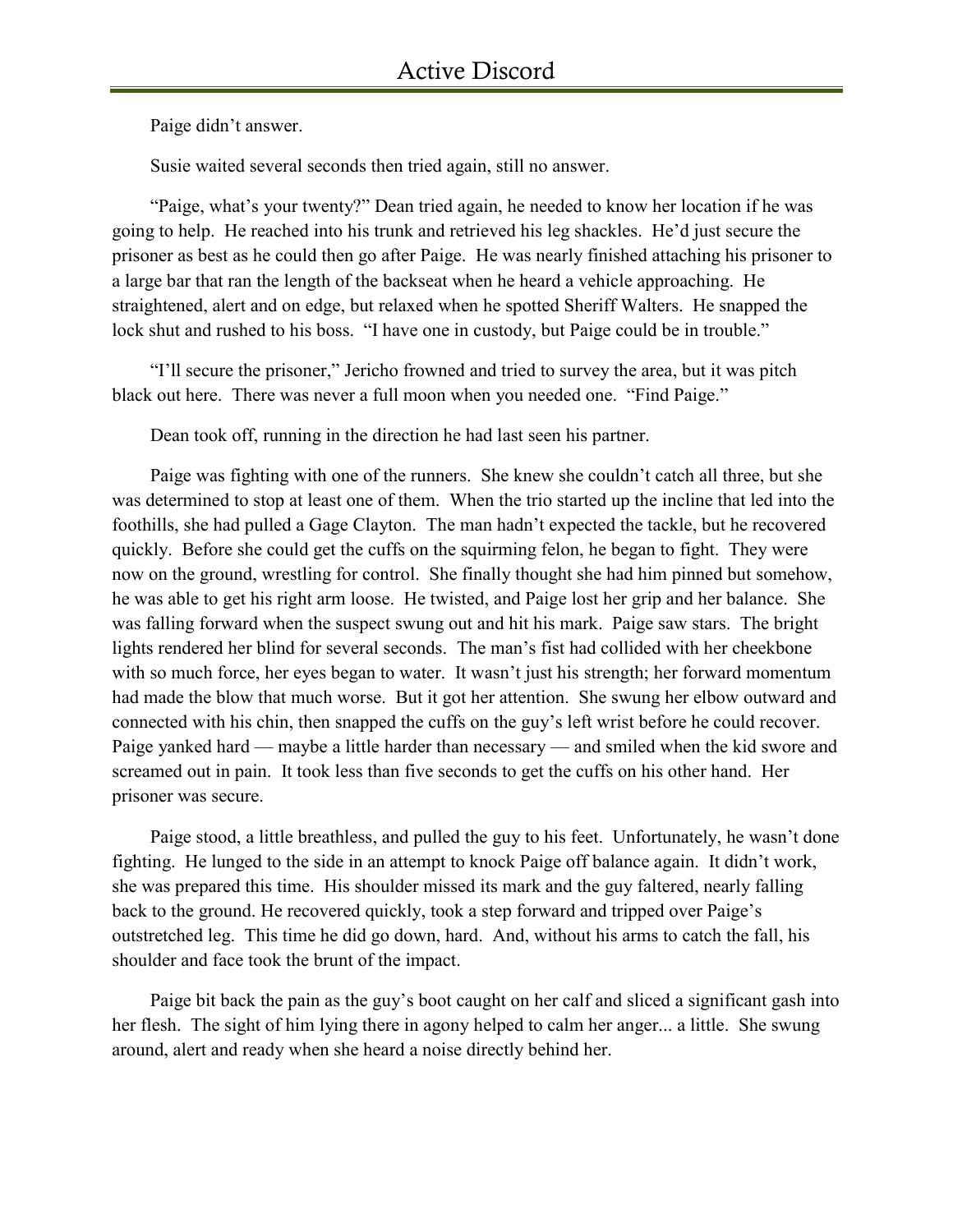"Fifty percent ain't bad," Dean said as he moved in to study her prisoner. He'd been worried about his colleague. One against three was bad enough but knowing at least one of the three had a gun and had already used it... that made everything a hundred times worse.

"We'll get the others," Paige said confidently. "They're on the run. They'll make a mistake eventually and when they do, we'll be there."

"Stand up," Paige ordered her prisoner. "Now," she pulled on the cuffs to get the guy moving. As he began to slowly get to his feet, she took a minute to survey the area. She felt like a sitting duck out here and she didn't like it. If the guy with the gun decided to use it again, the result could be fatal. It was too dark out here to spot him in time to avoid an ambush. The two deputies flanked the troublemaker, who was now standing, and started back toward the main road.

Jericho was standing just outside Dean's vehicle, rifle in hand, waiting, when his two deputies emerged from the darkness and pushed their prisoner toward the back of Dean's cruiser. "That looks painful," he said casually when he spotted Paige's face. His voice might sound controlled; but, in reality, he was fuming.

"It's fine," Paige grumbled. "I think we should move him to my car," she decided. "Let's keep them separated until we get answers."

"I agree," Jericho moved in beside Dean and the two of them escorted the prisoner up the road to where Paige had abandoned her car and took off on foot.

"You'll never catch Liam," the kid taunted. "He's long gone by now."

Paige grinned, the idiot had just given her a lead to follow and he didn't even know it. "What's your name?"

"I don't think I have to tell you that," the kid scowled and lowered his gaze to the ground. He was obviously unsure of his position.

"Doesn't matter to me," Paige shrugged. "I'll just book you as John Doe. I do have to warn you though, we have a lot of John Does in our facility. It's going to make it a little more difficult, if anyone comes looking that is."

The kid frowned, focused on Dean, then Jericho, and finally glared at Paige. "Bite me."

"You have the right to remain silent," Dean advised. "I suggest you exercise that right."

"I can talk if I want to talk," the guy was obviously feeling cocky. "I got that first amendment thingy."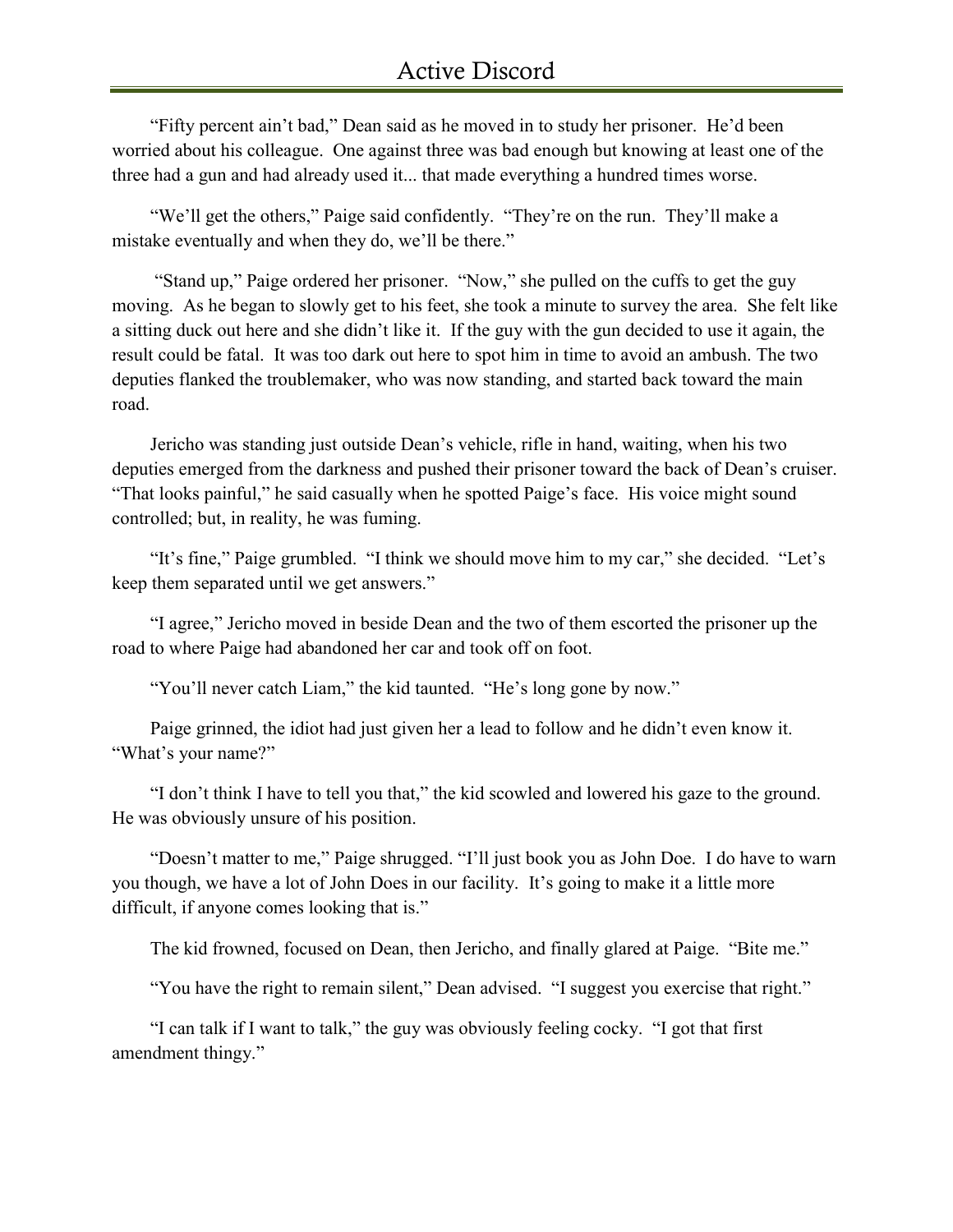"Yeah?" Paige grinned. "Then I guess you're familiar with that fifth amendment thingy as well?"

"Sure," the kid pushed out his chest and tried to act tough. "I know all about that one, too."

"Get in," Jericho ordered. They had reached Paige's vehicle and he'd had about enough from the guy. "You can exercise all of your rights once we get to the station."

Paige slammed the door shut and turned to focus on her boss. "Do we need to head back and deal with things at the plant?"

"No," Jericho watched through the side window as a young kid, who had just ruined his entire life, shifted and squirmed in an attempt to get comfortable. "Jack's got that investigation. They got the fire out fairly quickly, it was superficial. They found another device on the other side of the building that didn't detonate. Once they were sure they had all the explosives, Jack sent a team over to the turkey farm. The guard told the firemen, when he confronted them, all four of the culprits started spewing some nonsense about animal rights and how tyranny will never prevail."

"I don't recall any animals inside the feed store that needed to be liberated," Paige grumbled. "And I use that term lightly."

"Exactly. That's why Jack decided to check out the turkey farm. And, trying to apply logic to their criminal activity is like trying to argue with a drunk," Jericho turned to face his deputies. "You two head out. I saw more explosives in the car over there. I can wait for Jack's team. They'll retrieve the devices and probably impound the vehicle as evidence as well. Shouldn't take long and maybe Jack will have an update on the turkey farm by then."

"It bites that we lost two of them," Dean finally spoke. "Especially now that I know we're dealing with a group of domestic terrorists. And, one of them has a gun. You sure about us leaving? Two of them are still out there and could be watching."

Just then a red SUV appeared in the distance. "There's Jack, get back to the office and deal with those two. I've got this," Jericho ordered.

"We'll catch the others," Paige insisted again before she climbed behind the wheel and started her engine and pulled away. The entire left side of her face hurt and her cheekbone was throbbing with so much intensity she felt like AC/DC was performing a concert inside her head. She glanced at her glove box, trying to remember if she had aspirin in there. *Probably not.*

\*\*\*\*\*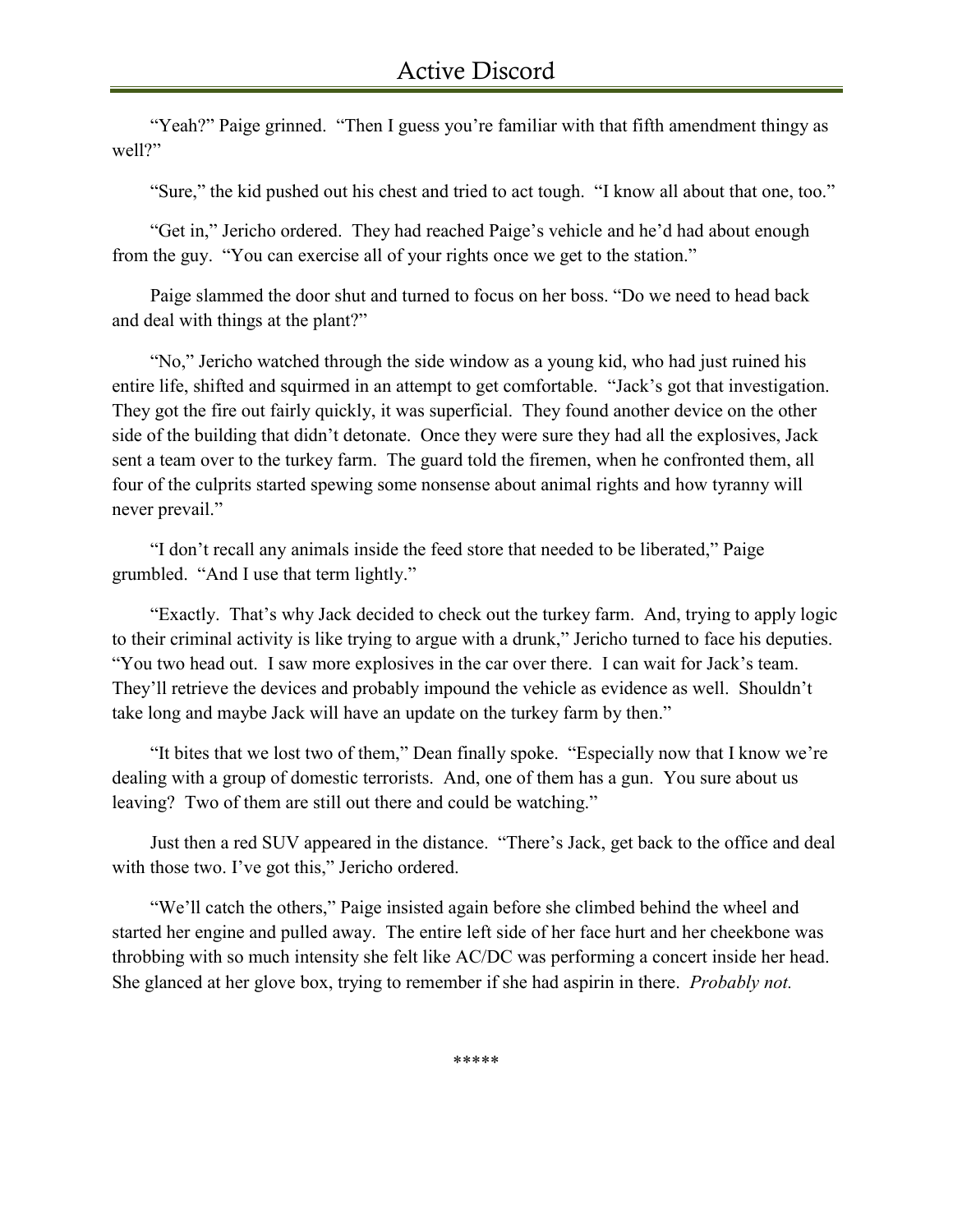Dax was well into the newest action flick when his burner phone began to chime. He frowned, stood and slid the green button to answer seconds before it clicked over to voicemail. He was still frowning when he said a curt "Hamilton." He didn't recognize the number displayed on the screen and nobody but Porter was supposed to have this number.

"Hey, Dax," came a friendly voice. "I was afraid I was going to miss you. Porter said to check in once I touched down in Kuwait."

"Why me?" Dax asked. He moved back to the couch and settled in. He was grateful for the update from Bucket, one of his former Rangers, but he was also confused.

"Not sure," Bucket shrugged. "Something about being offline while he went after another traitor. Anyway, I'm here and Camp Wolverine is the same as it was last time we were here. Hot, dry, miserable, and covered in about a foot of light, powdery dust."

"I hear you," Dax vividly remembered the fine flour like sand that got stuck in everything you owned. He decided it made sense for Nathan to divert the call to him, especially if he was on another one of his top secret, self-assigned apprehension projects. Porter had been on the warpath ever since the mission in Arizona. Dax had to admit he approved of the old man's methods. But, if the guys Porter brought down so far hadn't been traitors and criminals, he might actually feel sorry for them. General Nathan Porter was proving, on a daily basis, why he was feared and respected by so many. "I assume you've been fully briefed on the situation."

"Yeah," Bucket sighed. "This whole thing bites."

"I agree," Dax also sighed.

"Talon pretty much covered it, I think," Bucket said soberly. "Basically, I was never here. In and out without being seen, then head off to Germany for plausible deniability. We've done this a million times."

"Yeah," Dax agreed. "But this time, the friendlies are the enemy. You can't let them know you were there. You can't trust anyone; do you hear me?"

"I know," Bucket sighed again. "My only friends are Vato and Solo. I just don't know what I'm going to do if someone shoots at me."

"You shoot back," Dax said immediately. "If they shoot, they're dirty."

"Or, they've been given an order and a BS excuse why I'm the dirty one."

"True," Dax relented. "But you don't get dead over this. You know the mindset, man. This mission is no different from any other mission you've been sent on."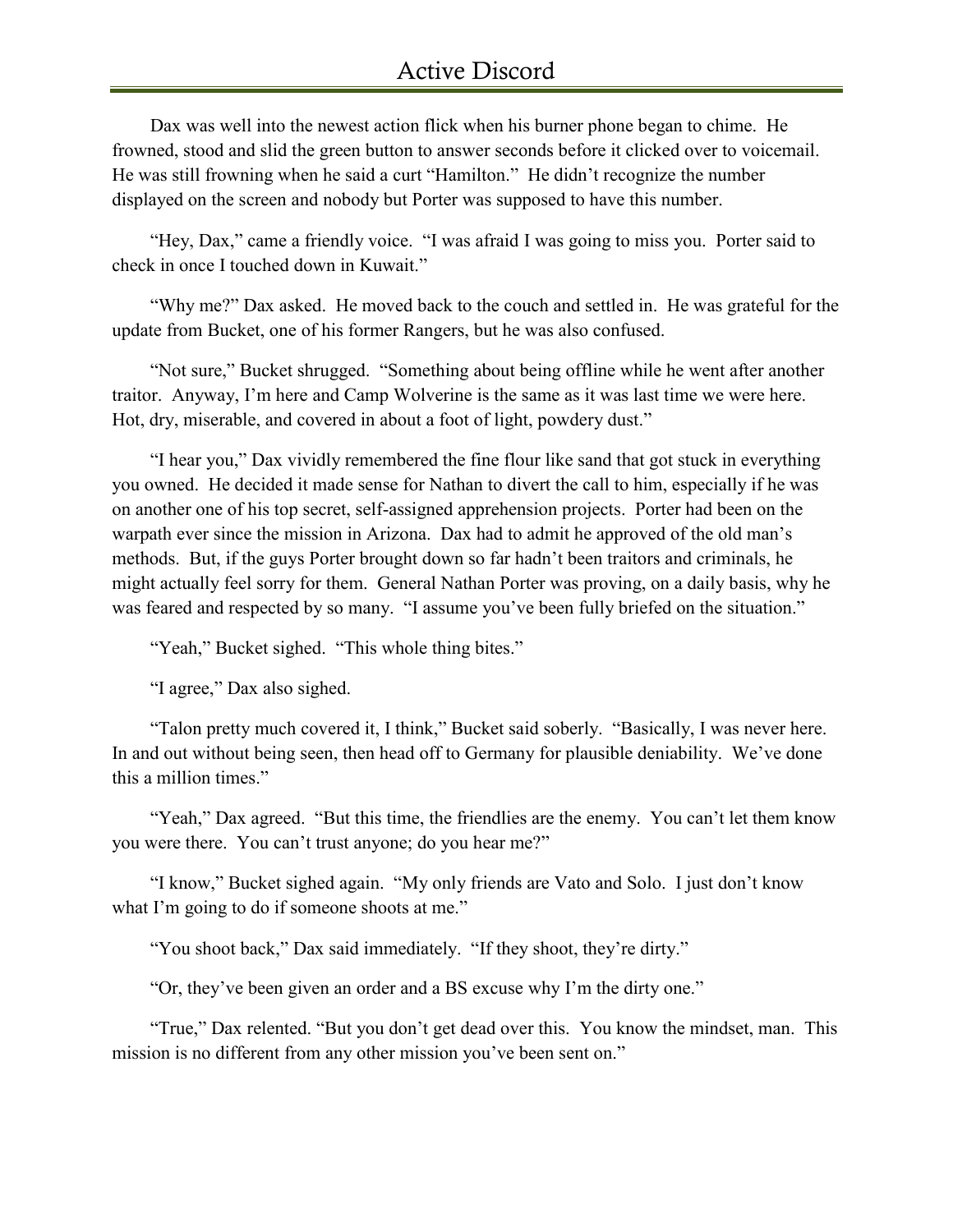"We both know that's not true," Bucket disagreed. "But enough about that. Any ideas on how I don't get dead sneaking up on the elusive duo?"

"Yeah," Dax smiled. "You got a laser pointer?"

"Sure," Bucket also grinned.

"Use the team signal. Solo and Vato will understand and the enemy won't see it. Even if they do, they won't understand the code."

"Good idea," Bucket admitted. "Now, I have to go talk to a villager about a ride."

"Brock," Dax said using the man's real name. His team members knew how serious he was when he addressed them that way. Brock Jarrett, Bucket to his brothers, was a good soldier but even great men could find themselves trapped without warning.

"I'll be fine, Dax." Bucket assured him. "The three of us will be home-free before you know it."

"If anything goes wrong call this number," Dax gave him Dalia Abadi-Basara's secret contact. He had already called her and arranged emergency help if it became necessary. She was still angry at him for letting Ahmed get killed, but she was a friend and would never deny him in a true emergency. "The woman on the other end will know what to do if you call."

"Who is she?"

"A friend," Dax said cryptically. "One that doesn't exist once this mission is over. Do not mention her, whether you request her assistance or not."

"Because?" Bucket trusted Dax, but this was all a little more secretive than usual.

"Because she was a friend of the White Scorpion and if the military ever discovered her existence, she'd be hunted the same way he was."

Now it all made sense. "You kept her a secret, even from the brass."

"I did," Dax admitted. "And I need you to do the same. She'll be there, if you need her. With any luck, it will all go as planned and you can ditch that number and forget you ever heard it."

"I won't say a word," Bucket promised. "Not even to Porter."

"Thank you," Dax said, relieved. "But, don't hesitate to enlist the help if you need it. The woman is resourceful and effective."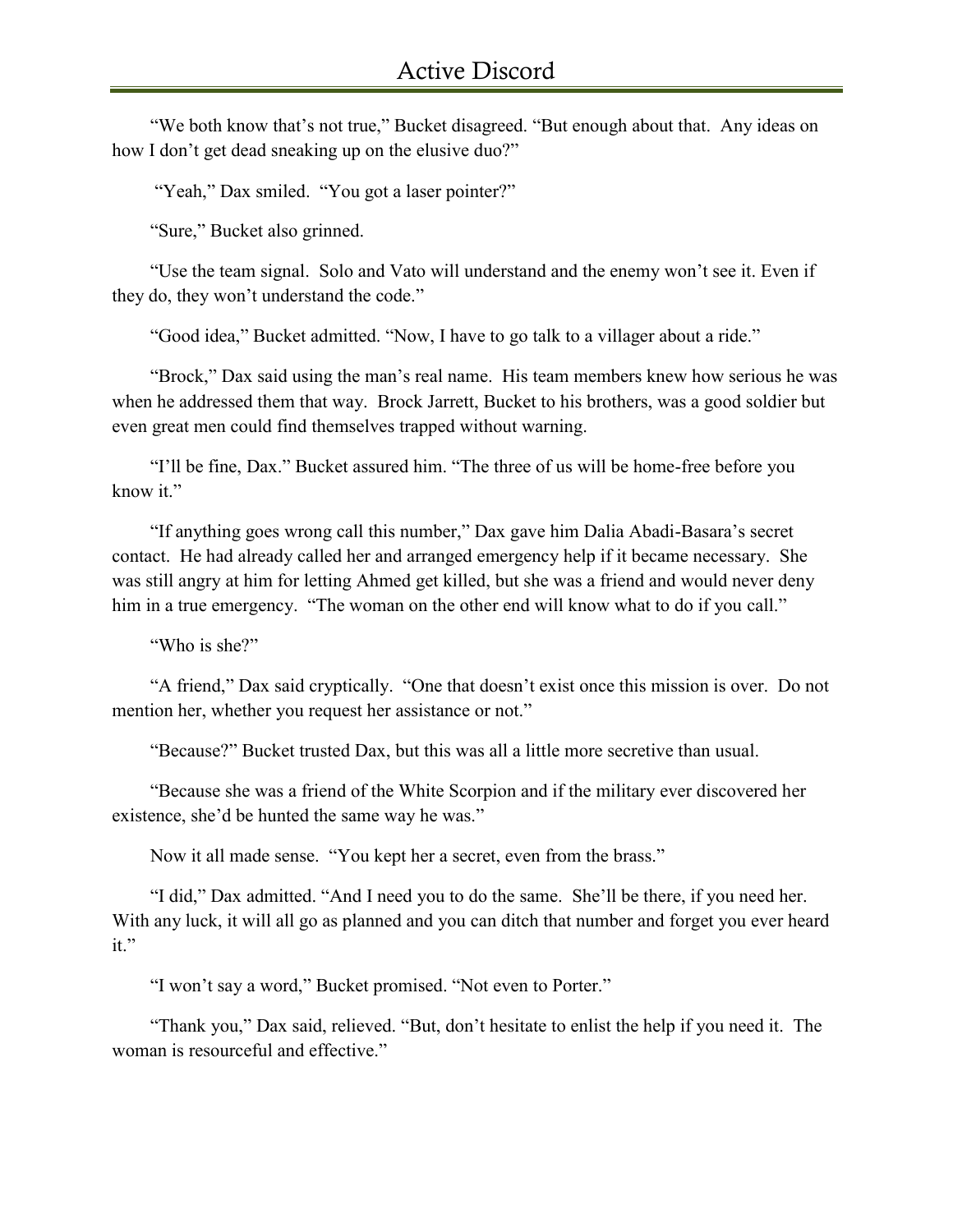"Duly noted," Bucket glanced over his shoulder. "Now, I think my ride is here. I'll have Vato call you when we're clear."

"I mean it," Dax said again. "Be careful and don't get dead."

"Out," Bucket said before disconnecting.

Dax shut off the television, no longer in the mood to be entertained. His mind was racing. Bucket was headed into one of the most dangerous missions he had ever accepted. Not because the enemy was more lethal than drug lords or evil dictators; but, because the enemy was supposed to be the good guys. And, that was going to mess with Brock's head. Dax just hoped he wouldn't have to make that choice... shoot a soldier or get shot himself. Because he honestly didn't know what Bucket would do in that particular situation.

Dax moved to stand in front of the large front window and stared into the darkness. Then there was Nathan. Porter was taking risks, more so than he had in years. Dax was pretty sure he and Sean were the only people on earth that knew Nathan had killed a man last week. He hadn't had a choice, the guy had fired the first shot and missed... thank goodness. Porter returned fire and hit his mark. The General's obsession and determination to end this battle was putting him in danger. The amateur assassin was waiting in the dark when Porter showed up at Corporal Danny Crenshaw's 'secret' apartment. Within seconds, the man was dead, and Porter had a new lead to follow. He'd left the body for the locals to discover after notifying Agent Wilkens. Sean had smoothed things over and filed a report of self-defense, closing out the case. He added the necessary protection so nobody could access it without his approval, then buried it. The good General was in the clear, this time. But, Dax was afraid that incident might not be the last.

 Especially now that Carmen had discovered a secret account in the Netherlands and Nathan had seized every penny. Reynolds still wasn't talking, but his partner had to be livid. Unfortunately, Reynolds was the one to set up the account and the other signers were fake; aliases set up to mask their true identities. Dax was sure Carmen would discover the secret military mastermind they believed was behind the entire operation, eventually. But, in the meantime, Porter was making enemies, making arrests — with the help of Sean Wilkins — and refusing protection. The egomaniac was a "highly decorated General" he didn't need a babysitter. Dax sighed and pulled on his jacket. He'd just head next door and brief his men. Trying to relax at this point, was futile.

\*\*\*\*\*

Paige and Dean entered the interrogation room and settled into the uncomfortable chairs. Dean started the recording and relayed all the pertinent information, including Miranda. "Do you understand your rights as I have explained them?"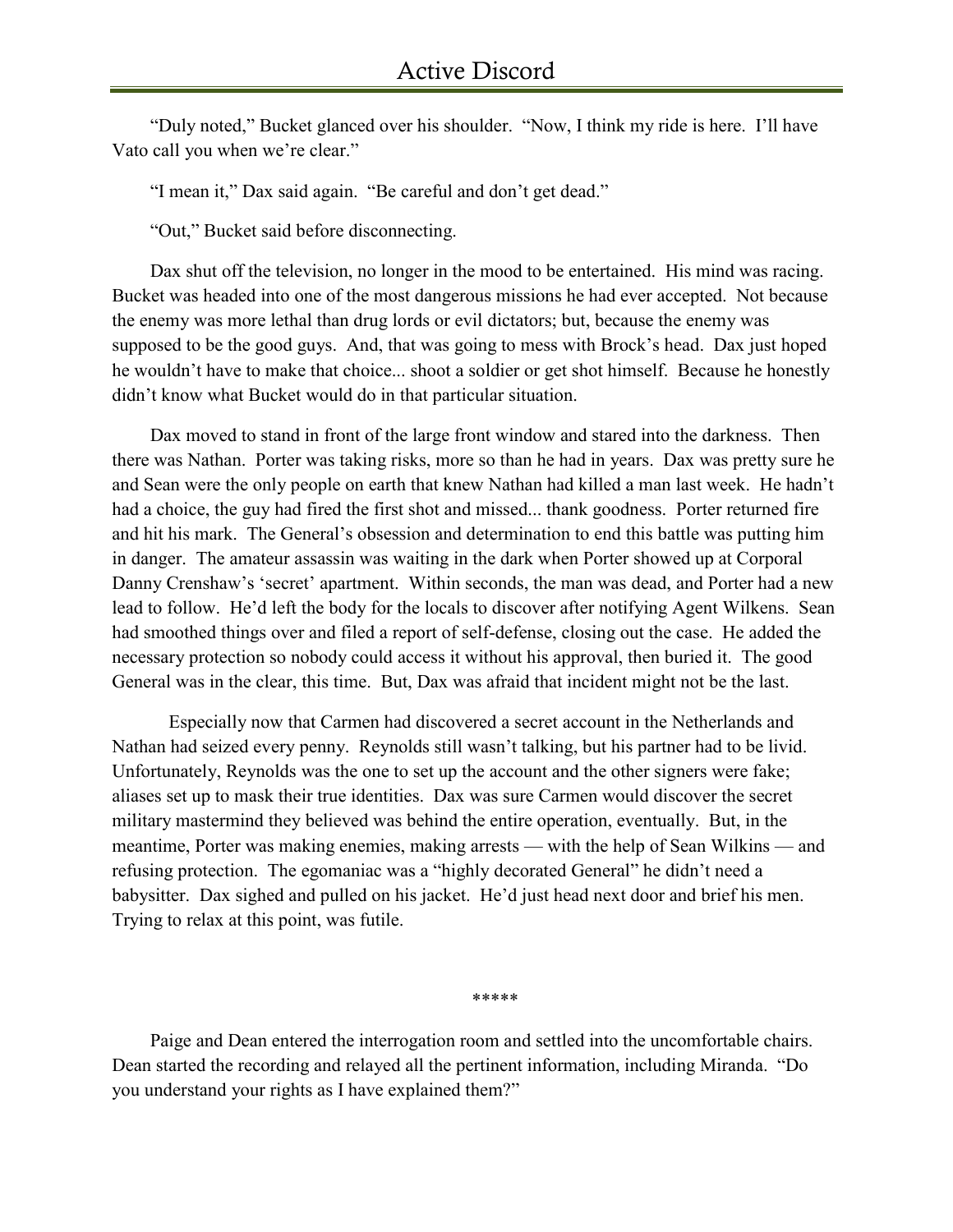"I'm not an idiot," he pushed back, tipping the chair onto two legs, and leaned against the wall. "I understand just fine."

"And do you want to talk to us without an attorney present?" Paige asked.

"Sure," the guy shrugged.

"Can you tell us what happened tonight?" Paige asked.

"I got arrested," he snorted. "Maybe you're the idiot."

"Why don't we start with your name," Dean shifted gears.

The man shrugged and dropped the chair back onto four legs with a loud thud. He leaned forward and smirked. "Rick Dryer."

"Okay, Rick Dryer," Paige said flatly. "What were you doing at the plant?"

"What plant?" Rick asked with a grin. "We just went for a leisurely walk. You know, to take in the fresh air and all before it snows."

"Right," Dean fumed. They weren't getting anywhere with this guy and he was tired. "Last chance, tell us why you were at the plant or you can sit here while we go talk to your buddy in the next room."

Rick knew they were trying to play him. Liam had explained it before they headed out tonight. "Go ahead," he decided. "Brent won't tell you anything, either."

Paige pushed her chair back and stood. "I'll be sure to let him know you're the one that gave us his name. I'm sure he'll be thrilled to know just how... helpful you've been tonight."

"Wait," Rick jumped to his feet. "I didn't tell you nothing."

Dean closed the door and sighed. "You think the other miscreant will cooperate more than this guy?"

"I don't know," Paige considered. "I think someone told them not to talk. Someone that's been through the drill more than once. I want to check in with Susie and see if she found a Liam that matched our description."

"I did," Susie stepped up to the duo. "Liam Duncan was arrested seven months ago with Brent O'Neal. Brent is your second guy in there," she pointed to the conference room. "I already fingerprinted him and ran it through the system. He's got a warrant, but it's minor. Two-seventy-five out of West Valley for criminal trespassing."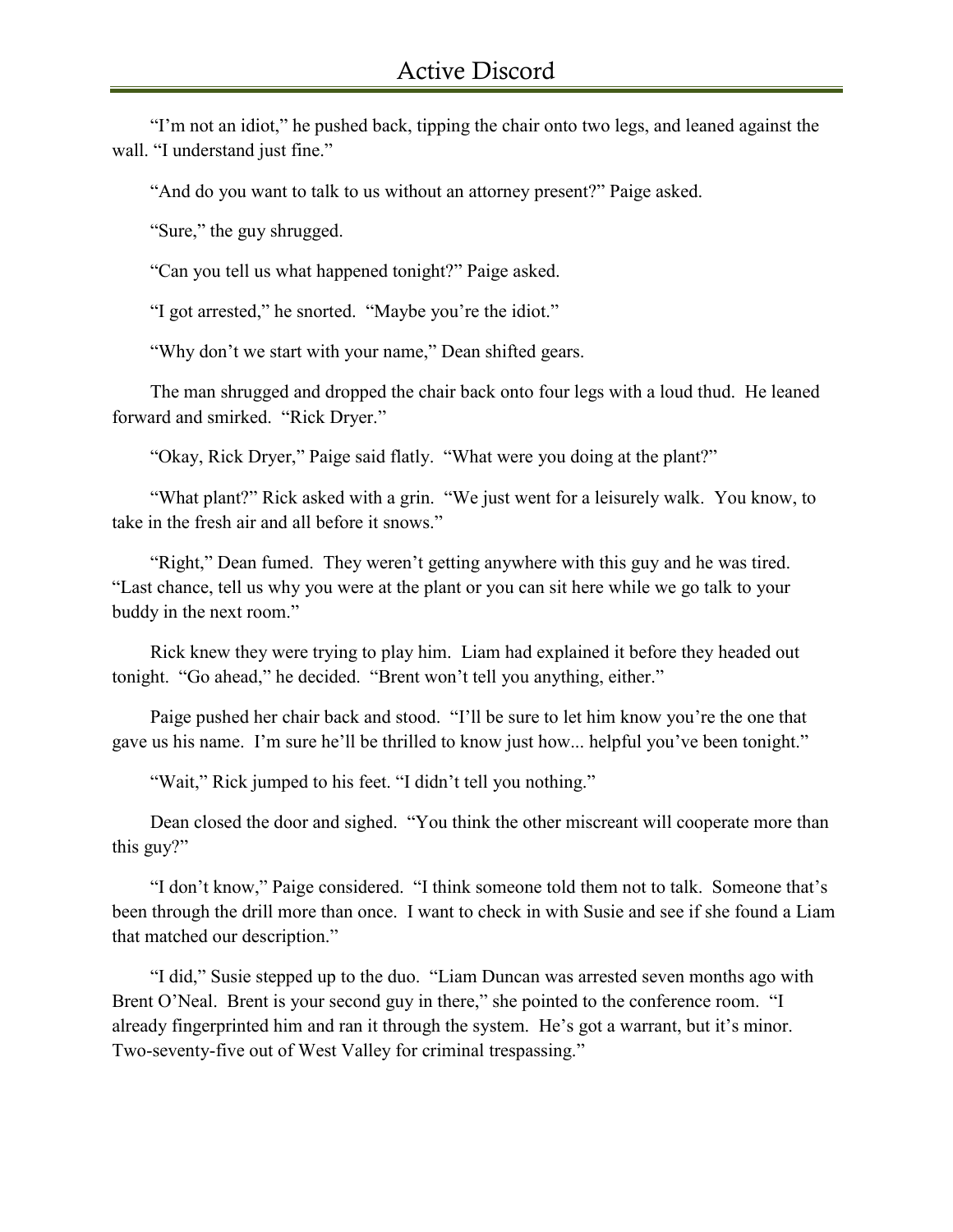"Better than nothing," Dean took the paperwork. "And, it will keep him behind bars until we can put the explosives case together."

"I doubt we need it with the fleeing," Paige considered. "But, we can use it when we interview him. We have a name and a prior charge. Let's see what he has to say about attempted murder."

Dean smiled and followed Paige in to trick a criminal.

\*\*\*\*\*

An hour later the two deputies left the conference room, Brent in cuffs on his way to the local jail.

Jericho stepped from his office and glanced at the clock. "It's nearly one in the morning. You two finished for the night?"

"We have to book these two first," Dean disappeared into the backroom.

"It wasn't a question," Jericho rubbed a hand over his face. "Get them locked up then head home. We'll finish this up in the morning."

"I put together a press release," Susie handed Jericho a sheet of paper. "I didn't find anything that led to the fourth suspect, but I could send that description over to the media, ask them to run it on their morning shows first thing."

"The fourth suspect's name is Ryan Schmidt," Paige advised. "This one finally let that slip." Paige gave her prisoner a little shove.

"You tricked me," Brent insisted. "You lied so I'd confess."

"Well," Dean emerged with the second prisoner. "You didn't confess, so our tactics are irrelevant."

The two prisoners shared a panicked glance then masked their fear and tried to return to cocky.

"Book 'em," Jericho said again. He handed the press release back to Susie. "See what you can do to find this Ryan yahoo and add him in. Send it to me as soon as you've finished."

"And me," Paige added. "I want to see the photo, I might be able to identify him. I got a pretty good look at all four of these guys while I was chasing them."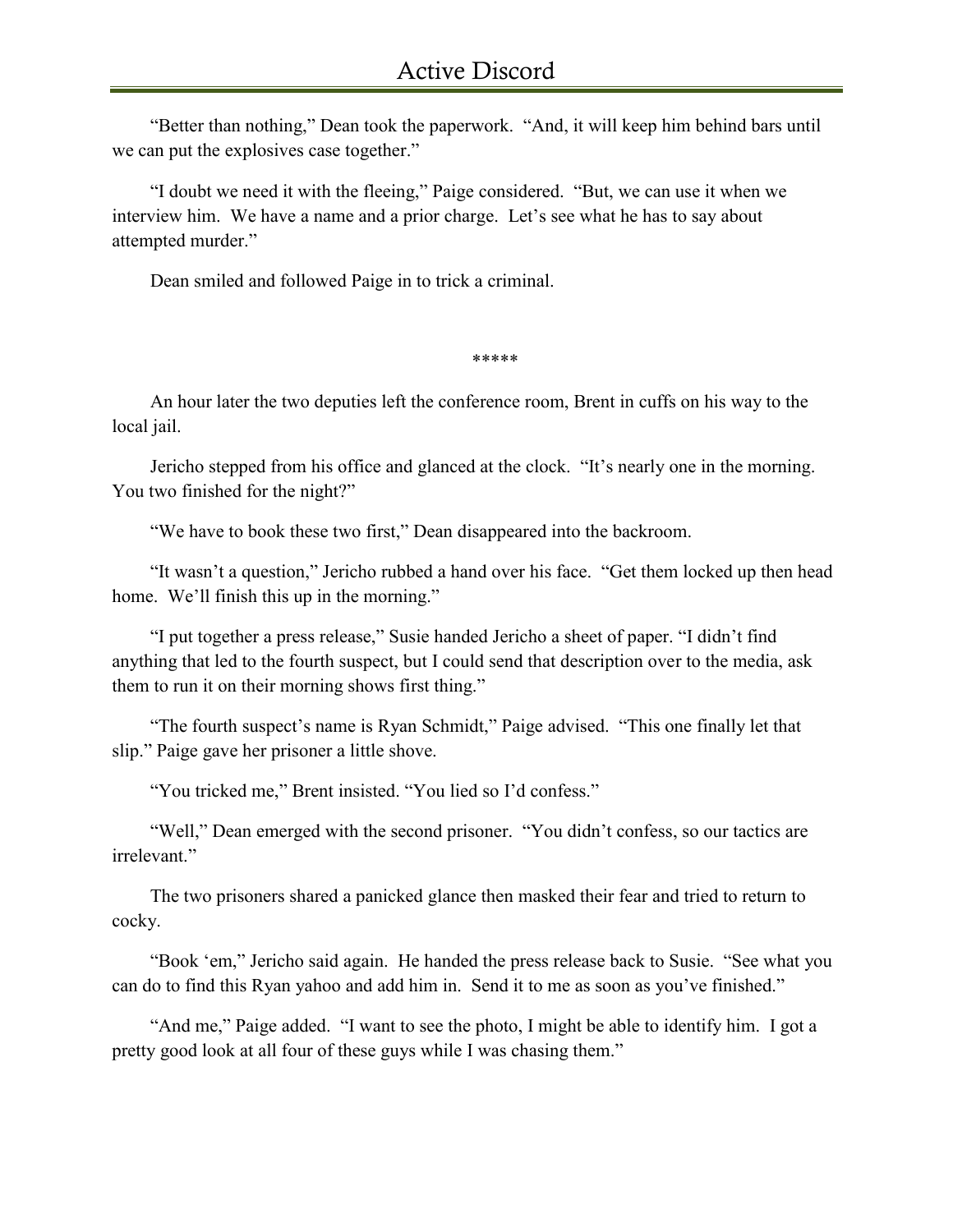"Good idea," Jericho approved the request. "Once Paige gives the okay, go ahead and send it off. If we get their ugly mugs to the public first thing, they'll have a harder time hiding."

"You'll never find them," Rick said confidently. "They're long gone by now."

Jericho studied the kid for several seconds. "Make sure you send those to Salt Lake and Vegas as well. I want a regional broadcast on these guys. They won't be able to sneeze without being noticed."

Brent scowled at his friend but remained silent.

Paige turned to leave then stopped. "Susie, I'll call you when I leave the jail. Hopefully, you'll have a photo by then."

"Sounds good," Susie watched as the three cops left the building. Jericho looked tired, Dean looked pumped and Paige looked like she'd just been hit by a garbage truck. That bruise was going to look awful by morning. And, was that a limp? What happened to her leg?

Paige stepped through the door, surprised to see Dax waiting. "You didn't need to wait up."

Dax was off the chair and across the room in seconds. "What happened?"

Paige raised a hand and gently touched her face, pain radiated through her entire head. "I ran into a fist."

Dax shook his head, took her hand and led her into the kitchen. "And the leg?"

"A boot buckle tripped over my calf," she shrugged at the look Dax was giving her. "What can I say, it was a difficult night, but I won."

"I think that's all a matter of perspective," Dax pulled out a chair and ordered her to sit. He moved to the freezer, pulled out a bag of frozen peas and returned, placing the package on her left cheek. "That will help with the swelling, but there's nothing I can do about the bruise or the bloodshot eye. You should have addressed that immediately. As it stands, come morning, you're going to be in a lot of pain and you'll look like you ran into a solid brick wall."

"Why are you up?" Paige shifted the peas and scowled, annoyed she was getting a lecture. It was the middle of the night and she was tired. Her body ached — everywhere — and she just wanted to crawl into bed and die.

"The leg?" Dax held out the palm of his hand.

Paige narrowed her eyes at him but complied.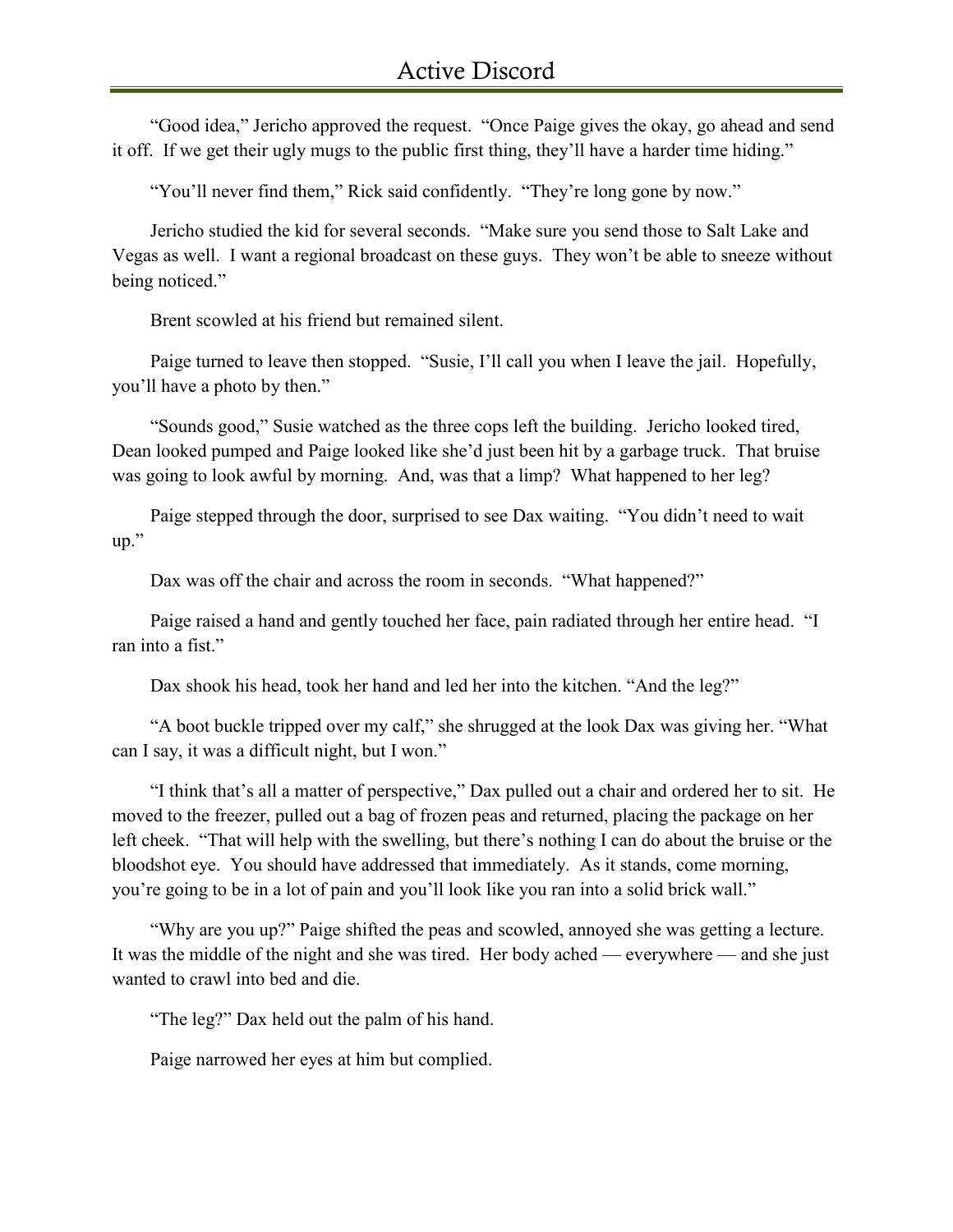Dax gently removed her boot and pulled up her pant leg. The cut was substantial, but it didn't look too deep. There was dried blood everywhere. "You didn't even clean it?"

"I was busy," Paige said defensively. "I had criminals to interrogate. Once they were booked, I just wanted to get home. I figured I'd deal with it here, alone, by myself, without the third degree."

Dax smiled. "Guess things didn't work the way you planned." He moved to the sink, soaked a small rag completely and returned to gently clean Paige's calf and ankle.

"It hasn't escaped my attention that you didn't answer my question," she studied him. Dax was worried about something. "Spill it, Dax Hamilton."

"Bucket called," Dax continued to focus on the task at hand. "I was waiting up for you, sort of. I'm also worried I'll get a call from the desert. Notification we failed, and I lost three friends in this war."

Paige reached down and took his hand, hoping her touch would give him comfort if it didn't give him strength. "You told me, more than once, to have faith in you. How about we try to have faith in this Bucket guy? Although, I'm not sure the name conjures a feeling of strength, exceptional expertise, and skill."

"His name is actually Brock Jarrett," Dax smiled. "And, he has a head the size of a fivegallon bucket. Seemed to fit at the time."

"Okay then," Paige watched Dax secure the third butterfly strip to her leg and stood. "Big head, big brain. It's all good. He's going to be fine." She took his hand and led him up the stairs and into their bedroom. She briefly paused to consider that thought. Somehow, the man had basically moved into her house. No discussion, no fanfare, nothing... but it hit her immediately, they were basically — unofficially — living together. Before she panicked and said something she'd regret, she pushed that thought aside and focused on the problem at hand. "Is someone going to call? Tonight, once they are safe?"

"Vato is supposed to call as soon as they're back at camp Wolverine in Kuwait," Dax settled into bed. "But that won't mean they're safe. From there, the two of them will be transported to Jordan, then on to St. Paul before, I assume, they'll land in Washington to be debriefed."

"So," Paige yawned. "Enough time to catch a couple hours down before we both have to get back to work."

Dax pulled Paige closer. "You sleep, I'll protect you while you do."

Dax stayed that way for several hours before he finally drifted off as well.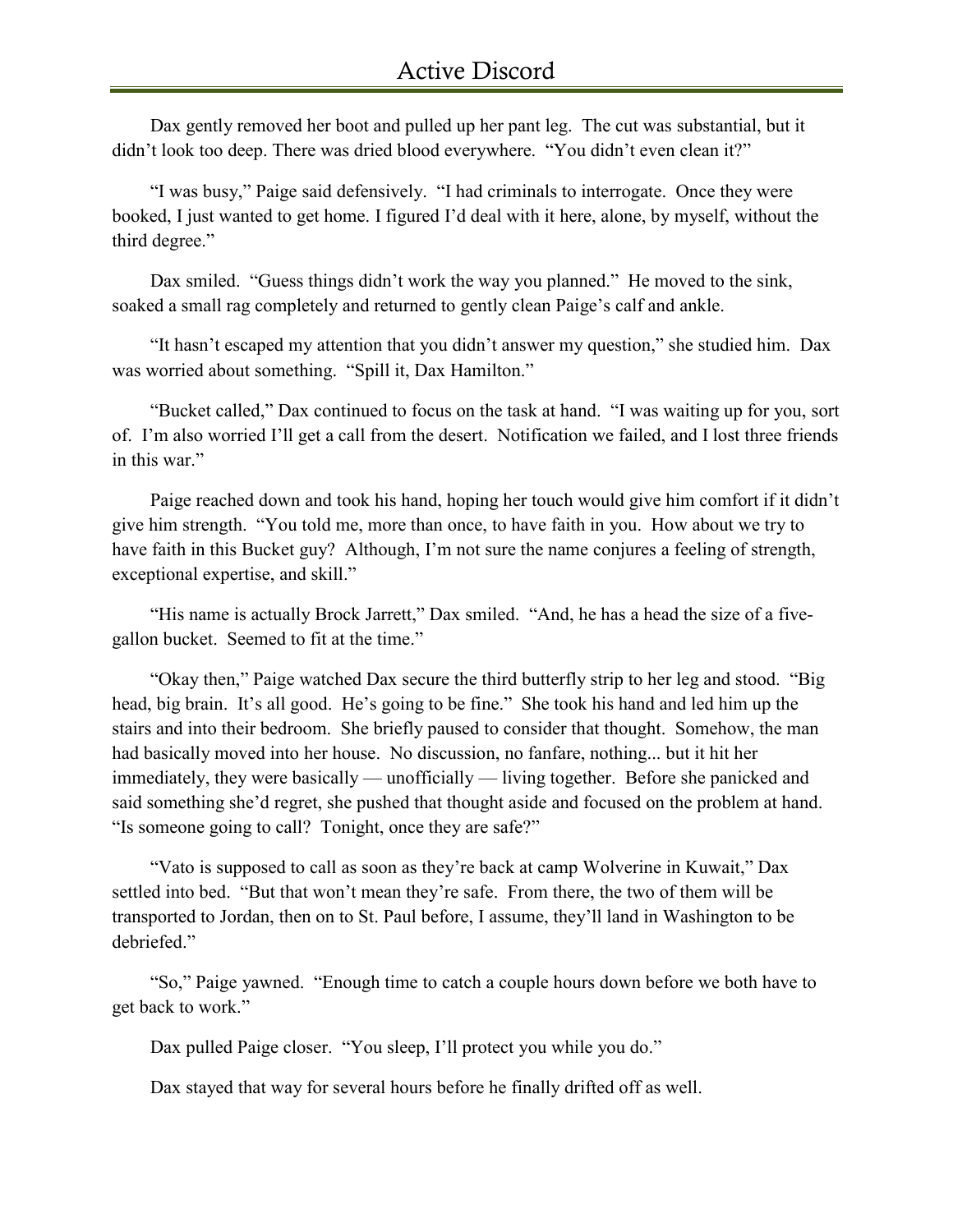\*\*\*\*\*

Brock Jarrett shifted his body into position. *Finally!* Solo and Vato were late. So late, in fact, he was starting to worry something had already gone wrong and he had failed. His mind and his body relaxed as he waited for just the right moment to deliver the message. He was close to two hundred meters away from his target. It was close enough the laser pointer would catch the men's attention, but far enough away from the enemy that they shouldn't spot the green light and investigate.

Nearly five minutes after he had first spotted his friends, he flipped on the light and flashed the laser beam in Solo's face. After a two-count delay, he flashed one more time, another second and four more quick flashes. There, that should do it. He waited patiently, hoping his message had been received and accepted. He knew it was a success when after about ten steps, the two Ranger's made an abrupt change in course and headed his way.

Bucket slowly drug his body over the tiny hill of sand he'd been hiding behind and stood. His hands were raised, just in case. Several tense seconds passed as the three friends assessed the situation.

"Bucket, is that you?" Vato finally whispered.

"It is," Bucket approached. "And we need to get out of here."

"What happened?" Solo was frowning, and he had a large gash on the side of his head.

"I think I should be asking you that question," Bucket reached into his back pocket and pulled out a large camo handkerchief.

"We need to get to safety," Vato pulled on Solo's arm. "We're trying to outrun a rogue drone. It already fired on us, but it missed."

Bucket frowned. "Not completely. Over here," he guided them further away from their path into the desert landscape, back toward the Euphrates River.

"We need to avoid the river," Vato hesitated. "They monitor this area. If we get too close to the water, we'll be detected for sure."

"That's during the day," Bucket disagreed. "Right now, the only monitoring the military is engaged in... is you. They have no idea you've been intercepted, let's keep it that way. They have to know about the drone trouble. I'm sure headquarters updated them on your status and now they're just patiently waiting to ambush you when you step over that hill."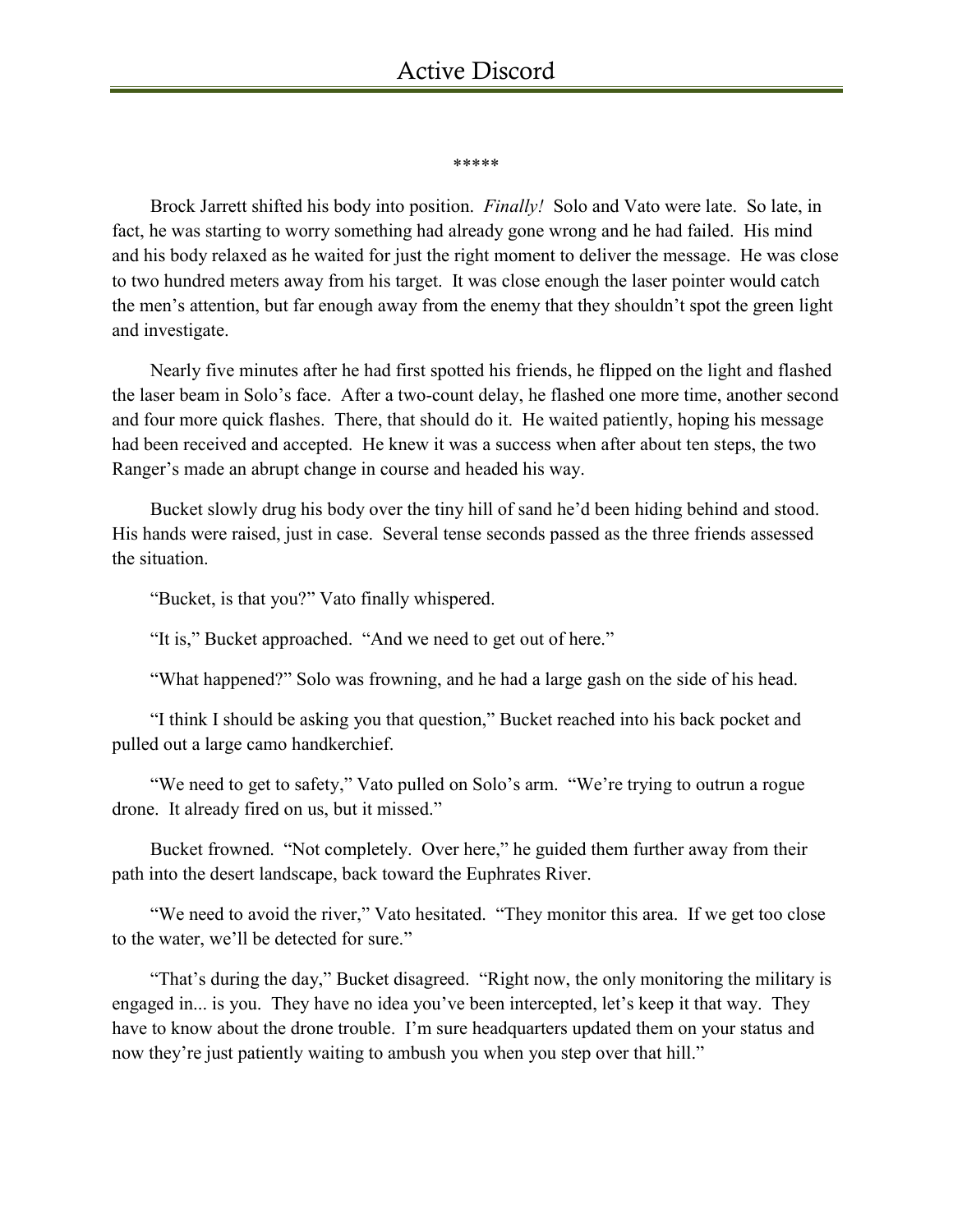"They also know Solo lost most of his supplies when we were dodging a drone a few miles back," Vato took a second to survey the area. "We basically have nothing."

"I brought plenty of supplies," Bucket assured him. "We'll be fine."

"Why are you here?" Solo asked again.

"Your mission was compromised," Bucket informed them. "Dax cornered Reynolds and found out they knew you were coming. The extraction team up ahead... it's actually an extermination squad. The second they spotted you, they have orders from Hastings to kill."

"There are regular soldiers in that group," Vato said, a horrified lump settling in his stomach. He had nearly walked into a trap. One that would have gotten his friend and brother killed. He might deserve to die, but Solo didn't.

"I figure they were told some kind of lie to make you seem dangerous," Bucket led them straight into the brush that surrounded the river.

"Where are we going?" Vato finally asked.

"You were late," Bucket tried not let impatience show in the accusation. "I had time to scout around a bit. We can use the date trees and foliage to keep us out of sight all the way to the road that cuts across and leads to Diwaniyah. If we can make it to the village, I think we can find a place to hide out for the night."

"They're using the drone to monitor and control our movement," Solo considered. "Once we leave the river, we'll be out in the open. I don't see a way to make it into town without being spotted. We can't risk it. Any casualties will be blamed on the evil American's. The Iraqi's will know that drone is one of ours. Relations are bad enough as it is."

Bucket handed Solo a pair of high-powered, night vision binoculars. "They haven't moved. So, our only obstacle is the drone."

Solo studied the image for several seconds, then he raised the lenses and studied the horizon. "And it's headed right for us. I thought we lost it, but apparently, it's still hot on our trail."

Bucket pulled a high-powered sniper rifle from a case. "Then we take it out."

"You have got to be kidding me," Vato shook his head. "You think you can take out a military drone with that thing? You're nuts!"

"Wouldn't be the first time," Bucket shrugged. "Take this," he pulled out a low-tech electronic device and shoved it at Vato. "Once I'm in position over there," he pointed to another sand dune that would, hopefully, provide enough cover to make his plan work. "Turn it on and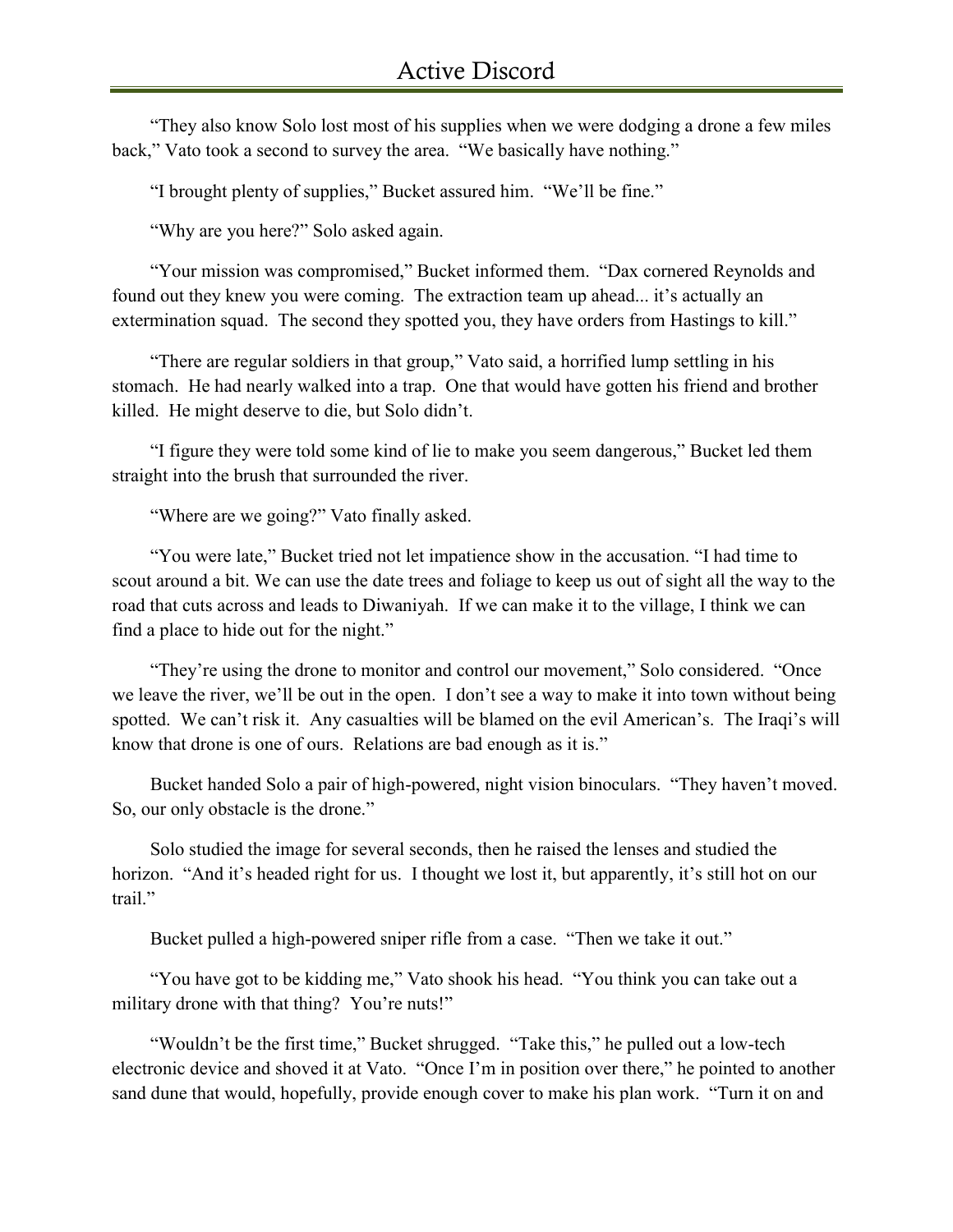point it towards the drone. It will jam the signal long enough for the guy controlling that thing to lose contact. Once it starts to wobble, I'm a go."

"And, our well-planned escape is toast," Solo argued. "The instant you fire that rifle, the Calvary will invade."

"True," Bucket considered that. "So, what do you suggest? We have to get rid of that drone."

"I have an idea," Vato said softly. "We use part of your plan. Let's head in the opposite direction. Over there," he pointed away from the river. "You stay hidden, so nobody knows you're here. Solo and I will draw the drone into the area by moving out into the open. You turn on the device and jam the signal. If we're lucky, you can control it long enough, the pilot will return to base once he regains control. They have a mission out here, they can't risk a rogue drone turning on them and taking out our own men."

"Actually, I think that might work," Bucket considered. "I wish I knew how those guys jammed the signal and took control. I'm not sure I can jam it long enough to be effective."

"I know how it works," Vato said reluctantly. He didn't really want to tell his friends Hastings had taught him the flaws and ordered him to take out a convoy of Kurds that were helping with Intel. He didn't, of course, but Hastings didn't know that. Instead, he intercepted the group and helped them leave the country undetected.

Bucket passed the device back to Vato and waited. Vato shifted to try to get more light and within seconds he had the remote adjusted to where he needed it.

"Okay," Vato handed the controller back to Bucket. "I'll be your bait. Once you see the drone, you should be able to take control. Then, just use that thing like you would a video game. It doesn't have a stick like the military uses, so you'll have to use the arrows to fly it in the direction you want it to go."

"We'll be the bait," Solo corrected.

"If they only see me, they might think they already took you out," Vato disagreed. "It provides options if things get ugly. The two of you can make your way back home without the threat of being followed."

"Apparently he forgot that we never leave a man behind," Bucket said at Solo's look. "Go for a walk already, I want to get this show on the road."

The two men stepped forward and began walking away from the river, back toward Najaf. "I don't know about you, but I'm getting an uncomfortable feeling of déjà vu," Solo frowned.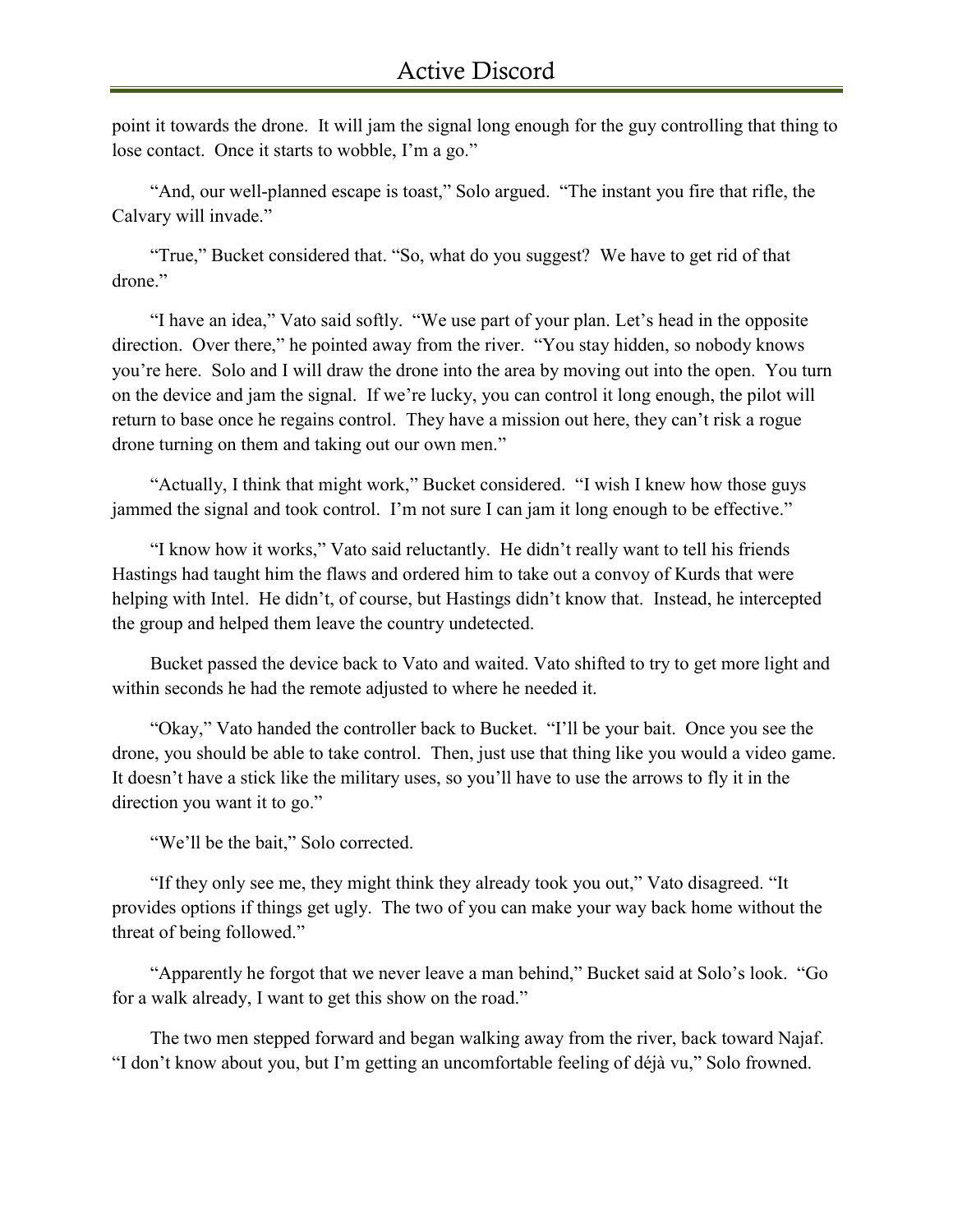"I see it," Vato said softly. "Let's just hope Bucket does, too. Because in a matter of seconds we're going to be a fond memory."

Just as Solo turned to respond, the drone wobbled, stalled then accelerated. In a matter of seconds, it steadied, made an abrupt turn and headed back toward the nearest base. The two men pivoted and rushed back to the river, positive their location was masked from anyone looking. "Now what?" Vato finally asked.

"Let's hang tight for a few and make sure they don't send anyone over to investigate," Bucket decided. "I'll doctor Solo's wounds while we wait, and you can take a nap."

Vato snorted. "Not likely."

"Once we're sure the coast is clear, we make our way to the road," Bucket advised as he pulled a first aid kit from his pack. He reached in a pocket and flipped on his satellite phone.

"You sure that's a good idea?" Solo asked, studying the device.

"Yeah," Bucket handed Solo the phone. "Because I have to make a call. Let me know when it's up and running."

"To who?" Vato asked.

"No idea," Bucket evaded. "Dax told me if we got into a jam, call the number he provided and someone on the other end would help."

"Dax does have contacts," Vato agreed. "And a lot of them are still here in the Middle East. If the order came from Dax, we can trust it."

A short time later, they were climbing into the back of a beat-up, ancient pickup truck. Dax had saved them, again.

\*\*\*\*\*

"Make it stop," Paige groaned and pulled her pillow over her head.

Dax slid from the bed, grabbed his phone and walked out of the room.

"We arrived," Bucket advised. "And, I had to call your friend. These two were being chased by a drone and we had to take improvise. We figured once word reached the extermination squad, they'd converge and our chances of getting out alive would be greatly decreased."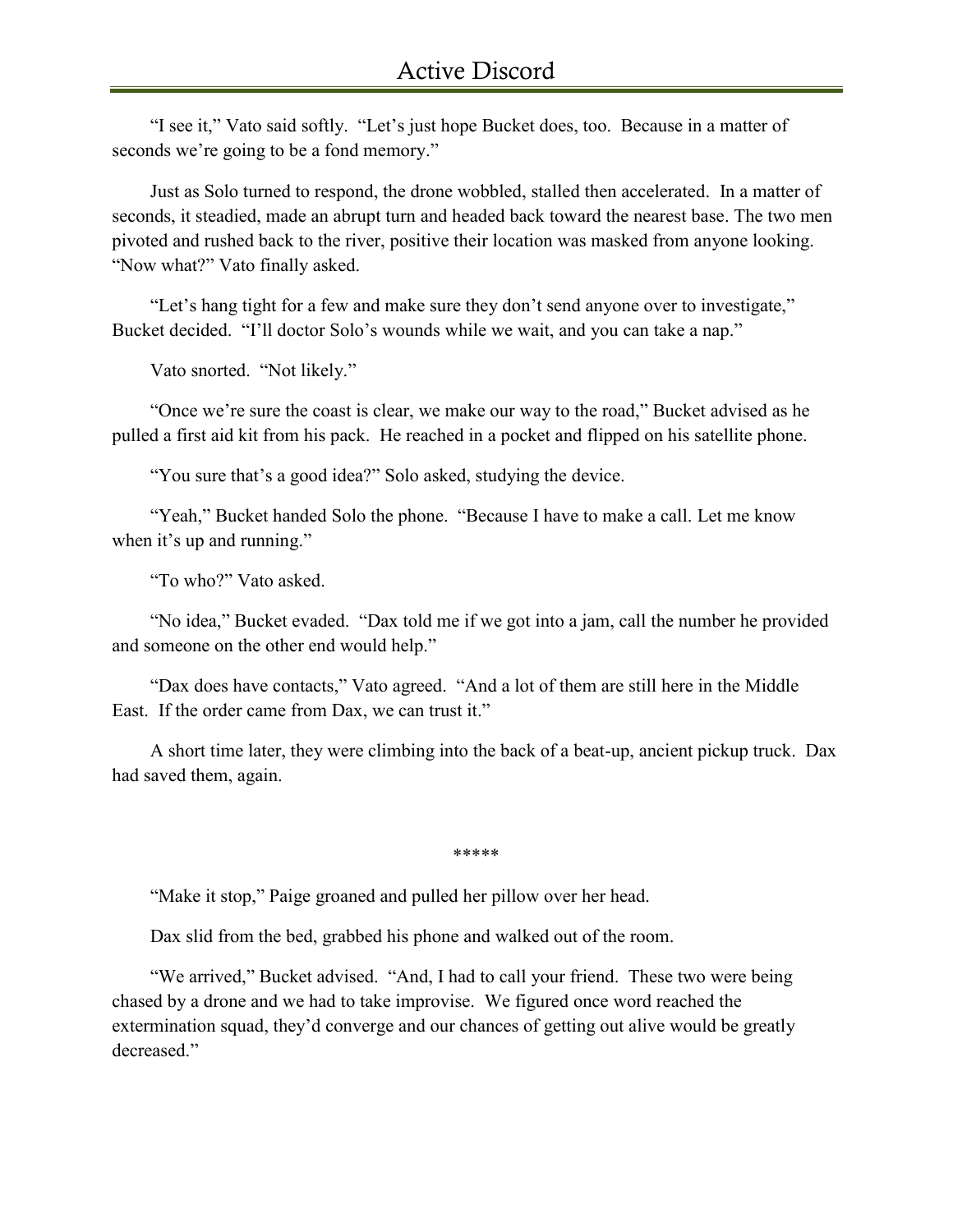"Don't worry about it," Dax would call Dalia and thank her himself. And, he'd make sure Porter bought her a dozen goats. That should cover the debt and then some. "Just forget the number, forget the contact and forget my involvement in all of this."

"In what?" Bucket grinned. "I was never here."

"Right."

"I think that's my ride," Bucket sobered. "I miss having you in the loop, but I hope we never do another one like this."

"Ditto," Dax balanced the phone on his shoulder while he prepared the morning coffee.

"I'll turn this over to Vato," Bucket decided. "I gotta head out. Frankfurt here I come."

"Catch you on the flip side," Dax said softly. "And, don't get dead."

"You think he's headed to another mission?" Solo asked in greeting.

"No idea," Dax frowned. "I thought he was turning it over to Vato."

"He said you wouldn't want to talk to him," Solo shrugged. "Anyway, thanks for the contact and Bucket told us nobody helped... not even him. We have about an hour before our plane heads to Ammon. Then I'm told we'll stop in Amsterdam before heading to St. Paul. I assume the General will fill you in once this is all put to rest for good."

"I suppose," Dax settled onto a kitchen chair. "You get a rest before you head back out?"

"As far as I know," Solo settled onto the hard-packed dirt, glad they made it and grateful he had friends like Bucket and Dax.

"Feel free to drop in for a visit if you're ever in the area," Dax offered. "I'm sure I owe you a beer... and more, for this one."

"I'll take the beer, but we're good on the rest," Solo rested his head against a large generator. "This could have gone so wrong," he whispered. "We had no idea we were compromised. I was worried about the radio silence bit, but we all agreed it had to be that way. That's the first thing I'm going to add to my verbal report. You never go silent completely. I should have been stopping to check in now and again."

"It's not your fault and things worked out," Dax had already pointed that flaw out to Porter. He'd been a little insubordinate about it if truth be told.

"Thanks to you," Solo continued. "And, you would have spotted the flaw before I ever left the states."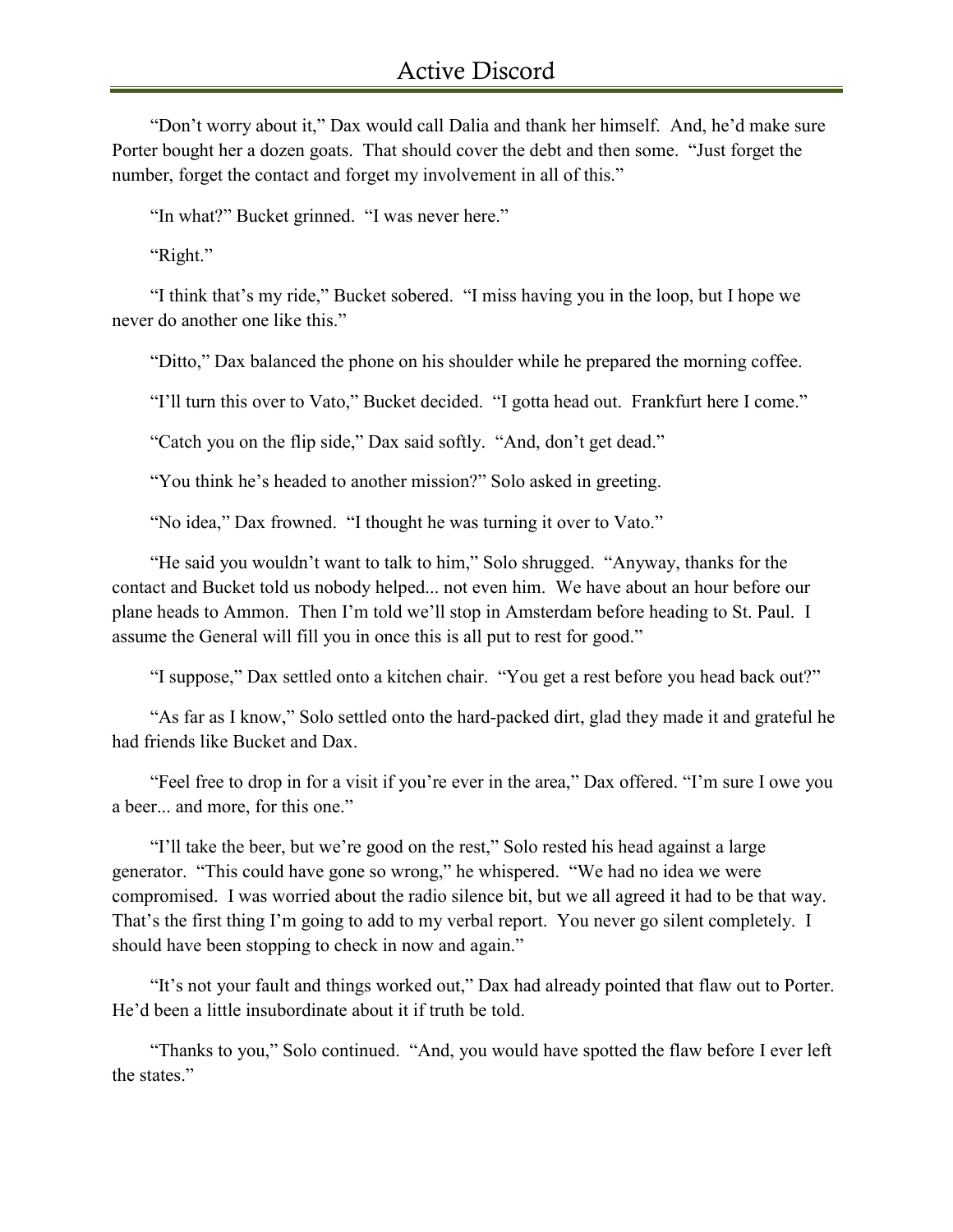"Probably," Dax agreed. He glanced up when he spotted Paige in the doorway. They wrapped up the conversation and he turned to study her injuries when she settled into the chair next to him and took a long sip of her morning brew.

"Trouble?" Paige asked.

"No," Dax stood and doctored his own cup before settling in next to her. "The men are safe. Bucket is on his way to Germany as we speak and Solo and Vato will be taking off in about forty."

"So why the frown?"

"Have you seen your face?"

Paige shrugged. "Battle scars."

"You're going to scare small children," he glanced up at the knock on the back door. "Come in."

Hawk and Ken stepped through the door. Hawk opened his mouth to say something, spotted Paige and just stared in shock.

"Seriously?" Paige stood and casually walked to the counter, poured another cup of coffee, and headed for the door. "You'd think the three of you had never seen a black eye before." She continued through the door, down the hall, and back up the stairs. She needed to get ready for work. They had two more criminals to catch. She was glad Dax's friends were safe, one less thing to worry about. Now, if she could just get Nathan Porter to stop chasing bad guys and let his team of military hotshots take the risks, life would be good.

"What happened to her?" Hawk finally asked. "I thought she had the night off."

"She got called in and collided with a guy's fist."

"Ouch," Ken settled in a chair across the table. "Jeeves probably has something that would help."

"I doubt she'd let him near it," Dax shrugged. "The men made it to Wolverine." He went on to explain the mission, the complications, and the outcome.

"You enlisted the help of the Flowering Sycamore," Hawk decided.

"I did," Dax affirmed.

"The what?" Ken frowned.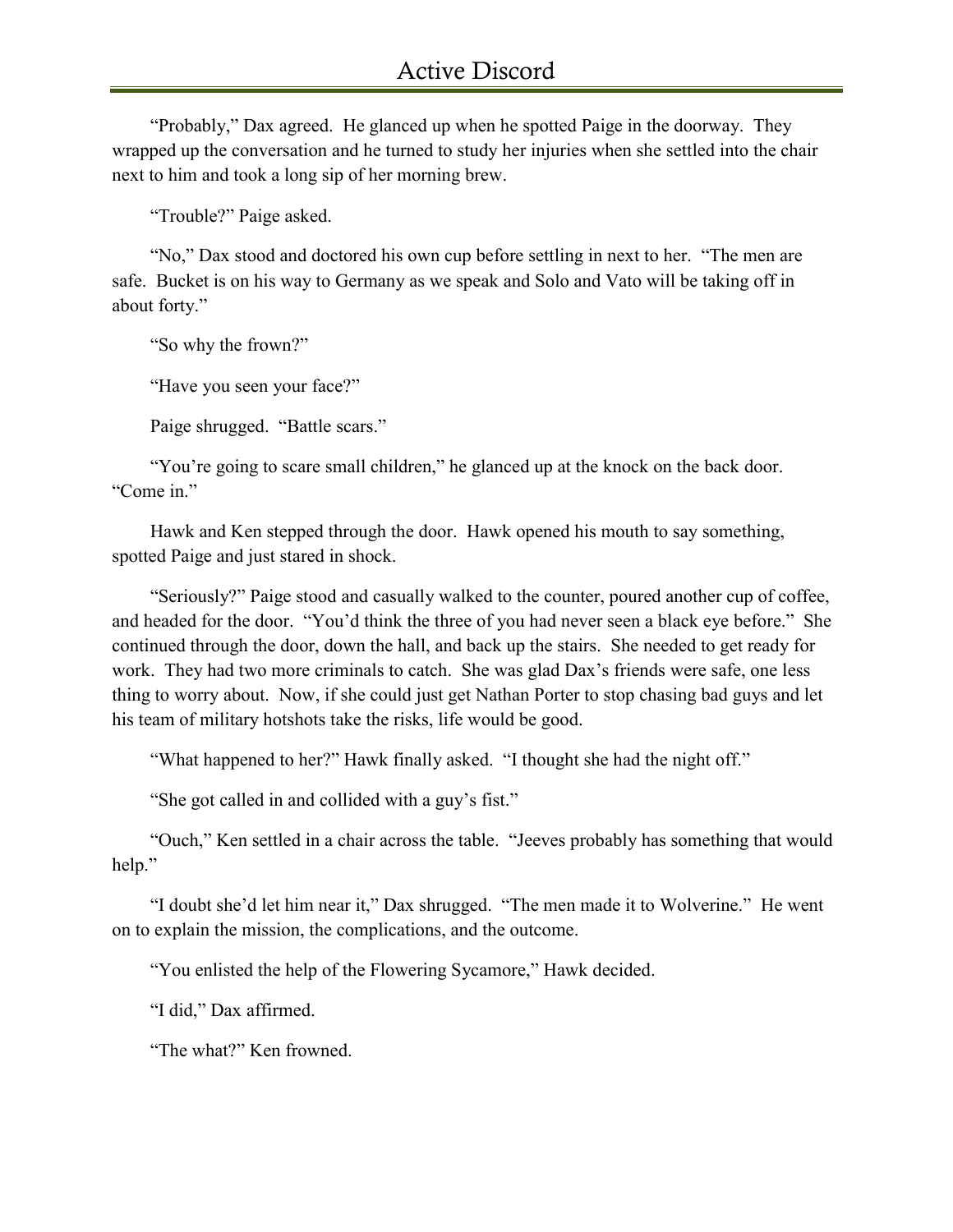"It's not important," Dax brushed it off. "Once they reach Washington, Porter should be there to intercept the two of them and stash them away where it's safe. Vato is going to need to visit Camille. But, once they're done, I'd like to have some time to debrief him myself."

"To make sure he's telling us everything," Ken surmised. "I'd like to think we can trust him, same as we used to but there are a few things that don't make sense. That's my take, anyway."

"I agree," Dax stood when he heard Paige. "Give me a minute." He left the room and caught Paige just before she disappeared out the front door. "No goodbye?"

"I didn't want to interrupt," she leaned in and gave him a quick peck. "Or, give you nightmares. Apparently, my face scares small children."

Dax pulled her closer. "Be safe and don't stop any more fists with your face,"

"I can't make any promises," she took a step back. "I could be late. I was able to watch the news before I came back down. Our two missing felons won't be able to take a leak without one of Manti's astute citizens spotting them and calling it in."

"But that means you will have several dozen sightings that aren't really sightings at all," Dax realized. "You're going to have to check them all out. I get it. We have a plan of our own to start planning. If you can't make it home for dinner, make sure you take the time to eat."

"Love you," Paige leaned in and gave him a goodbye kiss before she pulled open the door and disappeared.

\*\*\*\*\*

"I understand," Paige dropped her head onto her desk in frustration. "Yes Mrs. Walcott, I got that, too. I believe you. I'll look into it. I'm sure you're right. Yes, that would be frightening. Uh-huh. Thank you for calling." Paige hung up before the woman remembered something else that was traumatic and urgent.

Lovato silently watched Paige as she reached out, fumbled around and missed the base on her desk twice, connected and finally hung up the phone. She did this without looking up, her head was still planted face down and resting on the wooden surface of her workspace. When the phone started ringing again, she finally raised her head a few inches, focused on him and pointed to his phone.

"Margie will get it," Lovato ignored the phone as it rang two more times.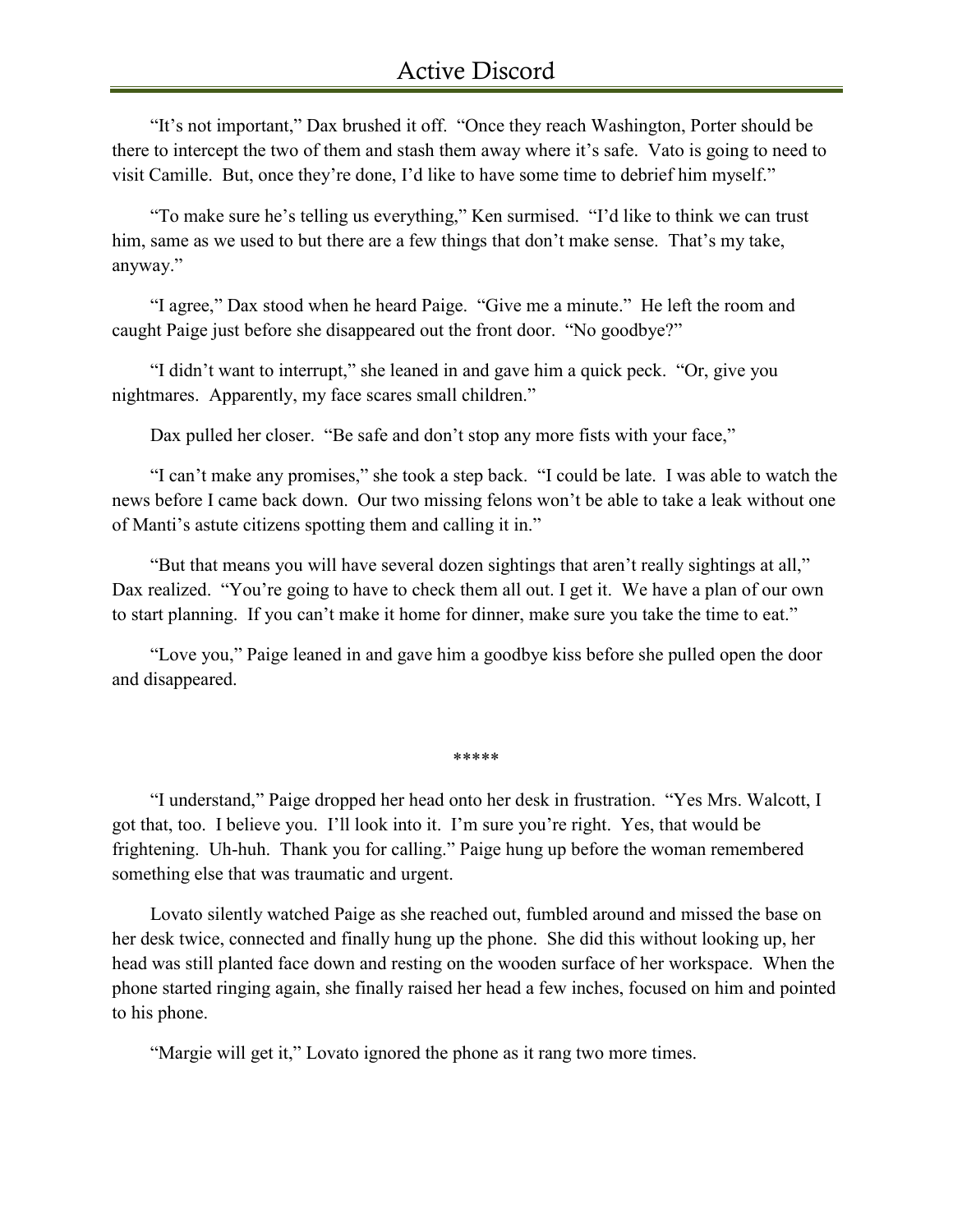"I will just have to call them back later," Paige pushed her body into an upright position and settled against the back of her chair. "And then I'll have to deal with another well-meaning citizen who just thought they should call and let me know. Seriously, Mrs. Walcott? That woman couldn't identify the Goodyear Blimp if it was hovering three feet above her head. She's blind as a bat. That wasn't a lead... it was a negative lead."

Lovato laughed. "Paige, you have to learn to listen, jot down the basics and pretend like you believe them. Then, you hang up and file the information in the "not in this lifetime" pile and move on."

"I'm just wondering how you and I got stuck with desk duty again," Paige frowned. "Following bad leads. I seem to recall not too long ago we were in these exact spots, making these exact same calls, probably to the exact same people."

"Just lucky, I guess," Lovato reached for the phone when another line began to ring.

Paige listened to her colleague. Lo wasn't a bad guy. In fact, sometimes he was almost human and he was a great cop. As much as he tended to annoy the locals on routine calls, he was a pro at the PR when it came to stuff like this. They were lucky to have him.

"Grab your jacket," he stood and waited by her desk.

"What do you have?"

"Maybe nothing," Lo handed Paige the information. "But, like I said last time, you've gotta get out of the office now and again and chase down the decent ones. Otherwise, you'll get stir crazy. Let's take a break and do a little chasing."

"You might as well look into this one as well," Marge held out another sheet of paper. "Seems George spotted a couple vagabonds loitering at that park across from the temple. Said they looked like the men we're after, but he can't be sure. The instant he headed that way, the two of them took off. He thought it seemed mighty suspicious and thought you should know."

Paige sighed. It was suspicious, maybe. Or, it was just a couple out-of-town men who stopped to snap a photo and headed out once they were finished.

\*\*\*\*\*

"Now what are you doing?" Lovato asked when Paige fired up her laptop and tried to balance it on her lap. He was driving north, headed out to investigate a theft called in by a camper up the canyon. Could be their suspects desperate to find a place to crash. With the photos plastered everywhere, they had to be scrambling to find a way out. Not only had the media run the story, but the links were popping up constantly on social media. Margie had even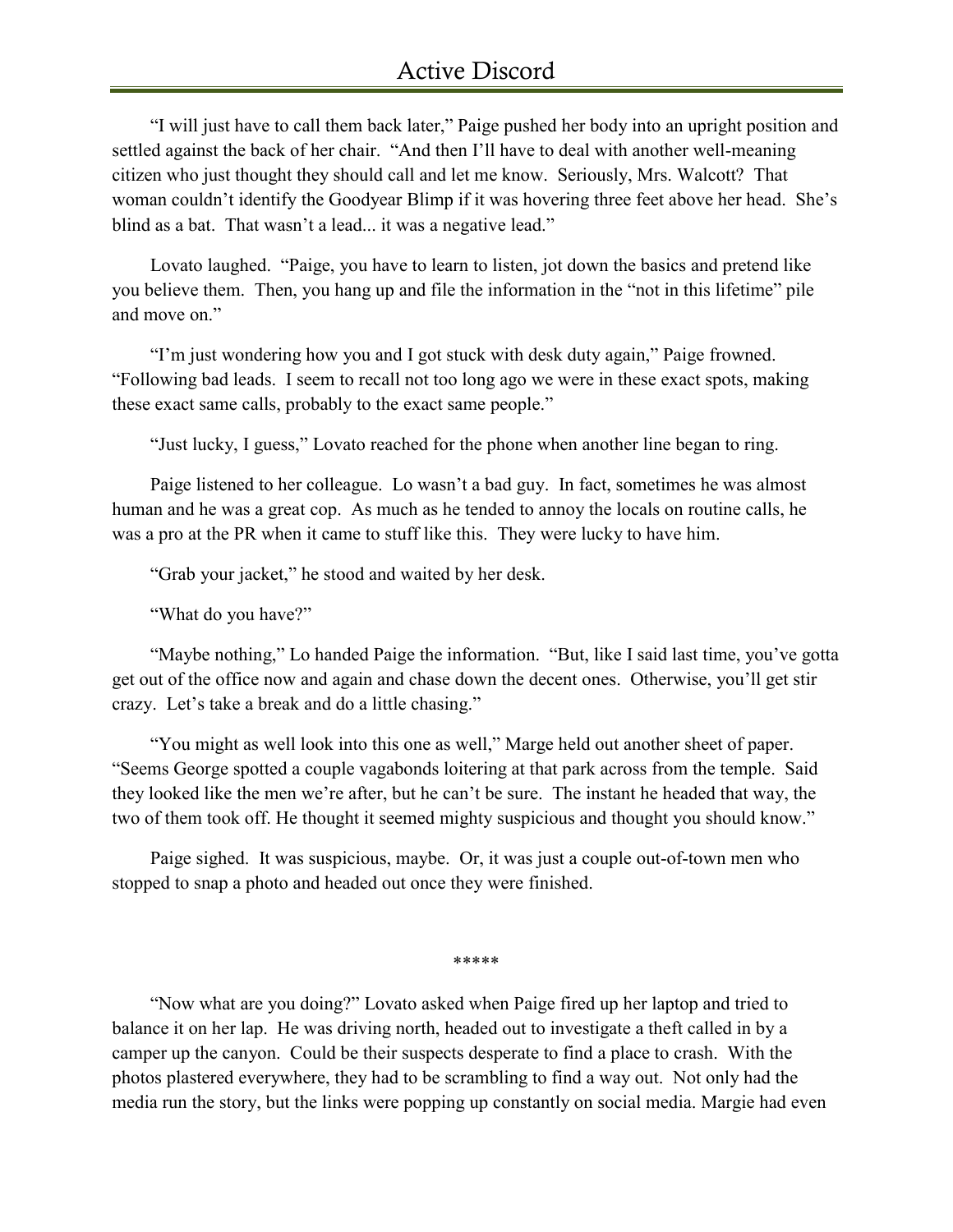put the details on the department's website and social media platforms. Word was spreading, and the entire community wanted to help catch the terrorist that had blown up their feed store. To them, it was personal. Liam and Ryan had hit the wrong town.

"I want to map out the reports we think are credible," Paige shifted and added another pin to her map. "The places we've been where we think someone really did see our suspects."

"Like the park across from the temple?"

"Yes," Paige added another pen. "And the market. I also think there's a good chance this call is also legit. They don't have a way out of town, the bomb guys impounded their car. They can't just check into a motel because there's not a place in this county where they wouldn't be spotted and reported."

"So, you think they headed up the canyon and stole a tent and some bedding?" Lovato actually agreed. The instant the call came in, his cop senses told him they had another lead. It was the reason he volunteered to handle the detail.

"I do and so do you," Paige glanced at him. "Okay, I think I have them all and if we're right, they've been headed in this direction all day."

"I still can't figure why they didn't split up," Lovato made a right turn onto the canyon road. "They keep getting spotted because they're staying together. It would have been smarter to go their separate ways and try to blend."

"They shot a security guard and tried to blow up the feed store," Paige pointed out. "How smart can they be?"

"You know what I mean," Lovato grumbled.

"I do," Paige had been wondering the same thing. "I'm thinking they are the only ones that can answer that."

Lovato pulled off the gravel road and parked in a large meadow. "I think this is the right spot."

A woman in her thirties stepped from a small trailer and approached the two deputies. "I'm Michelle Carlson," she held out a hand. "I know for you this is probably a nuisance call, but the trailer is so small we let the boys put up a tent. It keeps them out of our hair and it gives them a little independence. Anyway, we all went fishing earlier this morning and when we got back this afternoon, the tent was gone. Vanished and the sleeping bags, pillows and even little Bobby's bag of snacks... all gone. It wasn't windy or anything, so I can't imagine mother nature is responsible. It just had to be theft, it's the only explanation."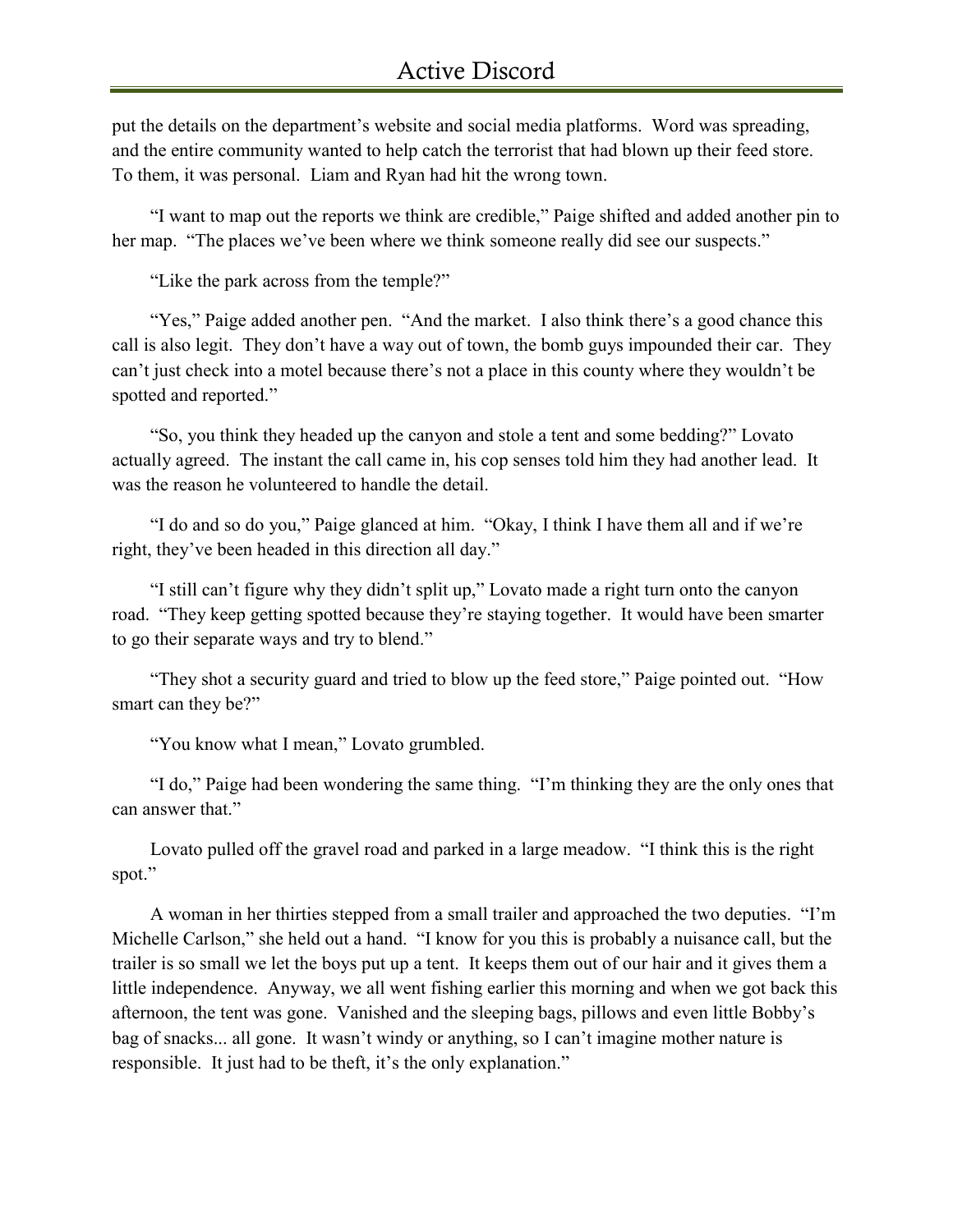Paige took the lead. She finally got the mother calmed down, had a detailed description of the missing items, down to the purple thread she'd tied to the zipper of Bobby's sleeping bag and the transparent fishing line she had used to repair a small tear in the window of the tent. If they found the thief, they'd know it. Paige assured the family they would drive the area and see if they could spot their missing property. It took longer than she had hoped, but they were finally back on the road looking for a suspicious tent.

"I guess I should tell you," Lovato finally said. "If I find the tent and the bags, I won't be booking them into evidence. I'll take pictures, document the repair and the string but then I'm taking that property back to that family."

Paige agreed, but she wondered why. She was still trying to formulate her question when Lovato answered it for her.

"I was raised in a big family," he began. "Dad tried to get out, fishing, hunting, the works as much as possible. But our setup was basically the same as theirs. We could only afford a small trailer big enough for the parents and the smaller kids. The rest of us older boys had to make due in a tent. It was a pain, at first, to set up. But, we realized out there... out in the wilderness all alone, it was a grand adventure. And if anyone had told us we had to crash inside the trailer after that... well, I'll just say it would have ruined the entire vacation."

"Mom and I never went camping," Paige admitted. "I think it was too much of a reminder of dad. Anyway, I can't relate, but I think I understand. And I agree, if we find the tent and bedding, we get to be the heroes. We get to save the day and return them. You won't get any arguments from me."

"Good..."

"Stop the car," Paige reached out and touched Lovato's arm. "Did you see that?"

"What?"

"There's something colorful back there," Paige pointed off to the side of the road. There was a small camping spot on the side of the road but it was empty. To the left was a thick grove of trees.

"I didn't see it, but let me back up and we can check it out," Lovato decided. He put the vehicle in reverse and was directly in front of the area where Paige had seen something when he spotted it himself. He maneuvered the truck to the side of the road so another vehicle could snake past and parked. He was rounding the front of his car when a shot rang out and collided with his windshield, barely missing Lovato as it whizzed past his head. "Take cover!" he called out to Paige as he scrambled to move behind the left tire.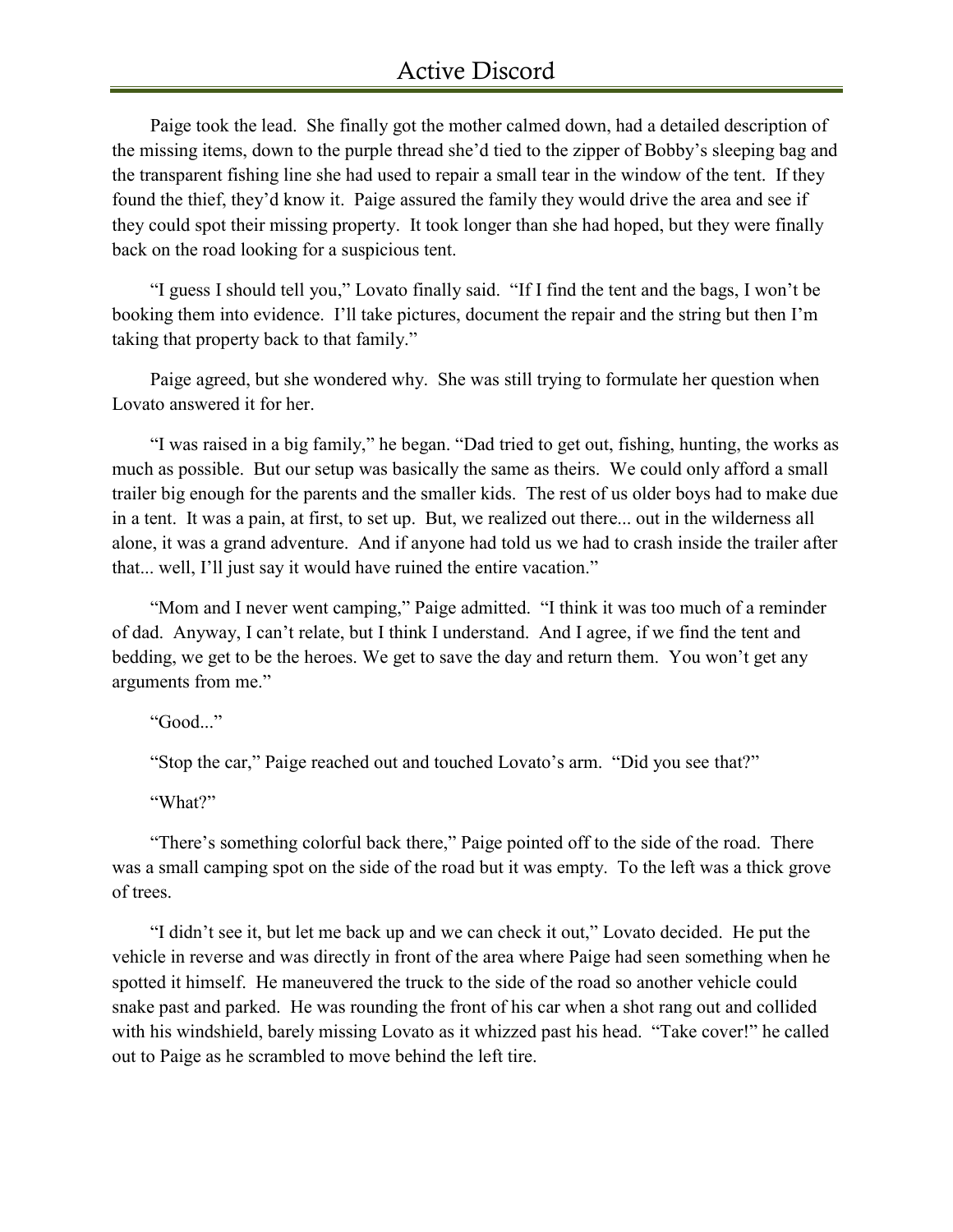Paige had just climbed from the truck when she heard gunfire. Before she could identify where it came from, the windshield shattered. She dropped to the ground and crab walked backward until she was completely under the back-end of the vehicle. She pulled her gun and waited. It didn't take long. She couldn't see the man's face, but a pair of jeans-clad legs emerged from behind a tree. He was approaching from the rear, probably hoping to catch Lo off guard and ambush him before he could respond. "Lo?" Paige whispered. "Incoming at your six."

"Copy," Lovato whispered into his walkie, hoping Paige had her radio on her. "I can't see him yet."

Paige hit the button on her own walkie and again and started to whisper. "Dispatch, shots fired. We're up Ephraim Canyon near Pete's Hole." She watched as the pair of legs moved closer. "Lo, he's closing in about fifty yards out, still at your six."

"I'm not going to see him until he's right on me," Lovato realized.

Paige took a deep breath and silently moved further to the back of the truck. She could finally see the man's entire body. It was Ryan and he still had the gun. Where was Liam? She studied the surrounding area closely but still couldn't see their second man. Maybe Ryan was here alone. Paige shifted and got into position just as Ryan shuffled to his left and raised his pistol. She took aim and fired. Ryan went down immediately. She was still scrambling to get out from underneath the truck when Lovato appeared and held out his hand.

"He's dead," Lo said softly. "But I can't see Liam Duncan anywhere."

Paige gripped Lovato's outstretched hand and let him pull her to her feet. "Let's move that way," she pointed to the thick stand of trees. "It will give us cover and we won't be sitting ducks like we are out here."

"Keep your gun ready," Lovato moved to stand on the left side of Paige. If anyone got shot today, it would be him.

"We're going to talk about that," Paige scowled. "Once we're in a controlled environment."

"Copy," Lovato took a deep breath before he darted out into the open and disappeared into the trees.

Paige kept pace with her partner and relaxed a little once they were shrouded in shadows and the thick aspen that surrounded them. "Let's try to make our way toward the tent," Paige whispered.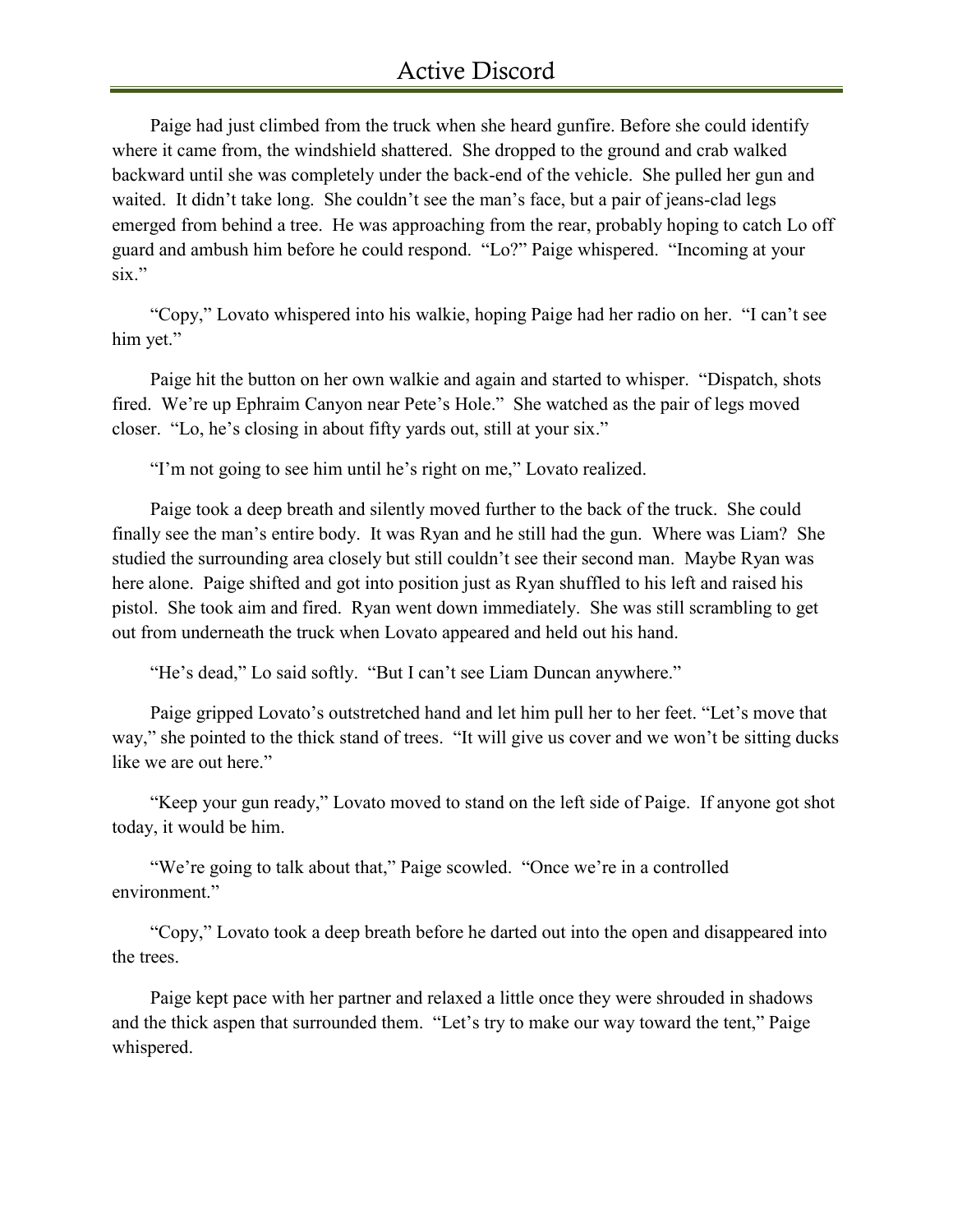Lovato nodded and headed that way. They were only about fifteen feet away from the tent when Liam emerged. He immediately raised his hands into the air and dropped to his knees. "I'm not armed. Ryan forced me to do this. I didn't want any part of it, but they threatened to kill me if I didn't participate."

"Don't move," Lovato commanded. "You stay here, cover me while I check it out."

"Be careful," Paige moved forward and aimed her gun at the man's head.

"I'm coming in," Lovato called out. "Don't make any sudden moves or my partner will shoot."

Liam bit back a curse. He was trapped and somehow these two small-town cops weren't making any of the usual mistakes. He had to come up with an excuse for the gun. How could he explain an illegal pistol tucked down the back of his jeans? Especially after he'd just told them he wasn't armed. His fingers itched to grab it and take his chances, but if the man really had a partner with a gun pointed in his direction, he might be able to kill one cop, but he would also end up dead. He wasn't ready to die, not yet.

Lovato grabbed the man's right hand shifted to cuff it. He brushed his knee against the man's back and felt the gun. Instinct kicked in and he had the man face down in the dirt, wrists cuffed and the gun tossed aside in a matter of seconds. "Thought you said you weren't armed."

Liam studied the cop, not sure how to respond so he didn't say a word.

Paige moved forward, away from the shadows and focused on their prisoner. She crouched in front of him to get a better look at his hands. It didn't take long, only a couple seconds. She stood and took a step back. "This one is our bomb maker."

"You sure?" Lovato asked. He took a step forward, then stopped when he heard the sound of a vehicle approaching. "I think the boss just arrived."

"I'm sure," Paige locked eyes with Liam. "He's got gunpowder stuck under his fingernails." There was more, but now wasn't the time to explain it. "Let's get him up and secured. Then we can come back and tear down the tent. Little Bobby's vacation just might be saved after all."

"Stand up," Lovato ordered. Liam ignored the request. Lovato moved forward, gripped a large chunk of Liam's hair and pulled. In a matter of seconds, Liam was on his feet, marching back toward the cars.

Paige grinned, enjoying Lo's unconventional methods. She thought he'd let go of the man's long hair once he was on his feet, but she'd been wrong. He continued to direct their prisoner like a horse being guided by a set of reins. Once they reached Gage and his patrol car,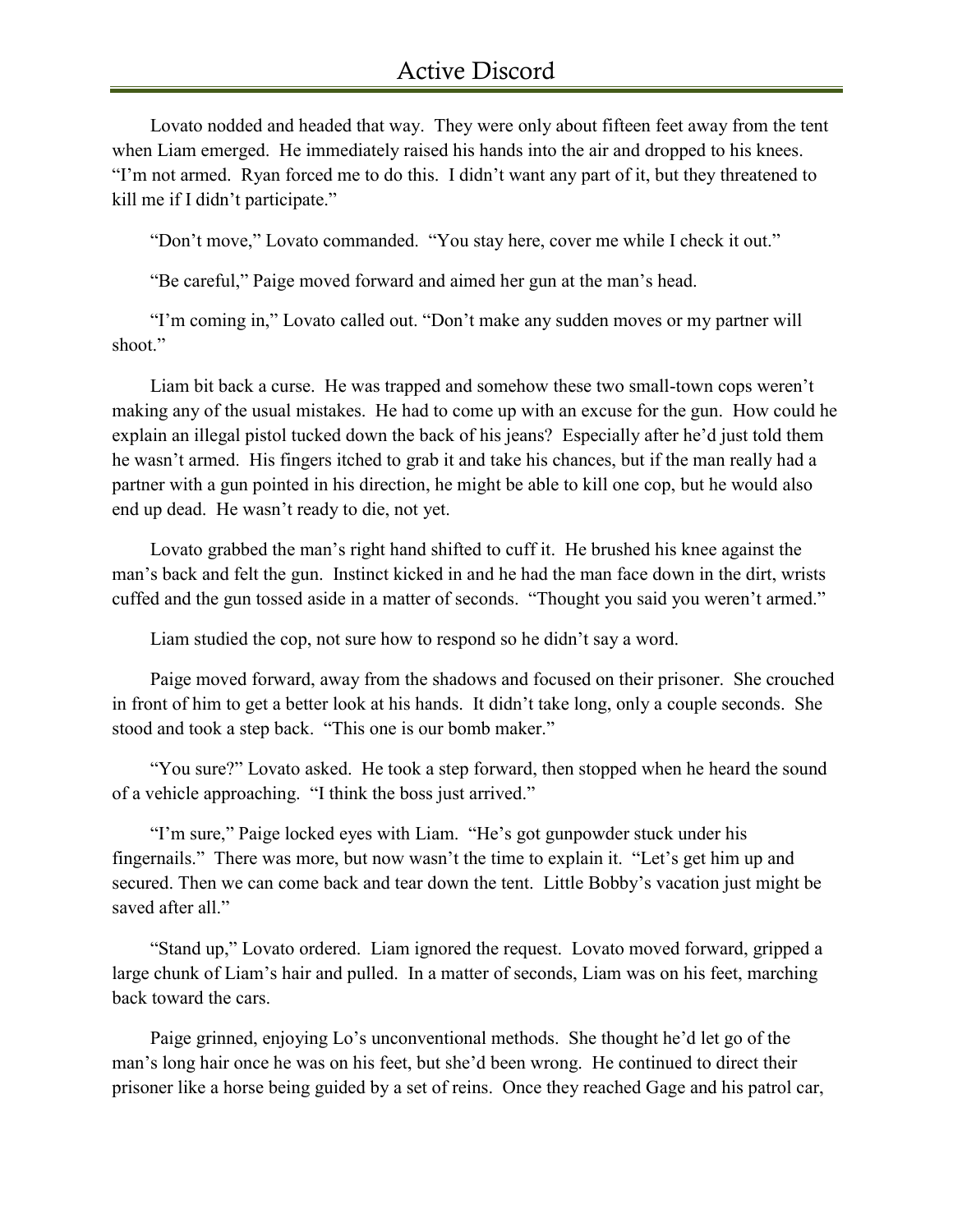Lovato shoved Liam forward. Gage caught him, helped him into the back seat and slammed the door.

"Who shot him?" Jericho asked.

"Me," Paige held out her gun. "I know you'll need this and I'll have to head to the office to be interviewed but first, Lo and I need to return a tent."

"I heard," Jericho glanced through the trees and spotted a bright swath of purple and a small patch of blue. "I assume the victims were kids."

"They were," Lovato stepped forward. "And I promised them if we found their property they could have it back."

"Photograph everything, then return it," Jericho decided. "There's no good reason to ruin a couple kids vacation over this. We have our man and the theft of a tent is small in comparison to the other charges that man is facing."

"Thanks," Paige started to turn.

"But," Jericho continued. "Lovato and Reed are going to have to do it. I need you back at the office. You can call Eric Graham on the way. I'll transport you, Gage can handle Duncan."

"Logan's not here," Paige began. She stopped when she saw another marked unit approaching the area. "Never mind." She sighed and headed for Jericho's passenger seat. She had barely buckled in when her boss accelerated, made a sharp U-turn and headed towards town.

"Are you mad?" she finally asked.

"I can't talk to you about the shooting," he turned to look at her. "But, no. Not exactly." Jericho sighed. "Paige, look at you. You have a bruise the size of Montana that occupies the entire left side of your face. Your eye is bloodshot and you're still limping. And to top it all off, that man tried to kill you."

"If it makes you feel better," Paige held back a grin. "I think he was trying to kill Lo."

"It doesn't," Walters pressed a little harder on the gas pedal. "You're off until after Thanksgiving. No argument. You need time to recover and that..." he waived his hand backward. "That's going to take time. You'll be on paid leave until Tolman clears you. I don't need to hear it, I know it was justified but we have to go through the process and you need time to deal with Nathan and his band of merry men."

"I don't even know where Nathan is," Paige complained.

"He's here, in town," Jericho glanced at Paige. "You didn't know they were coming?"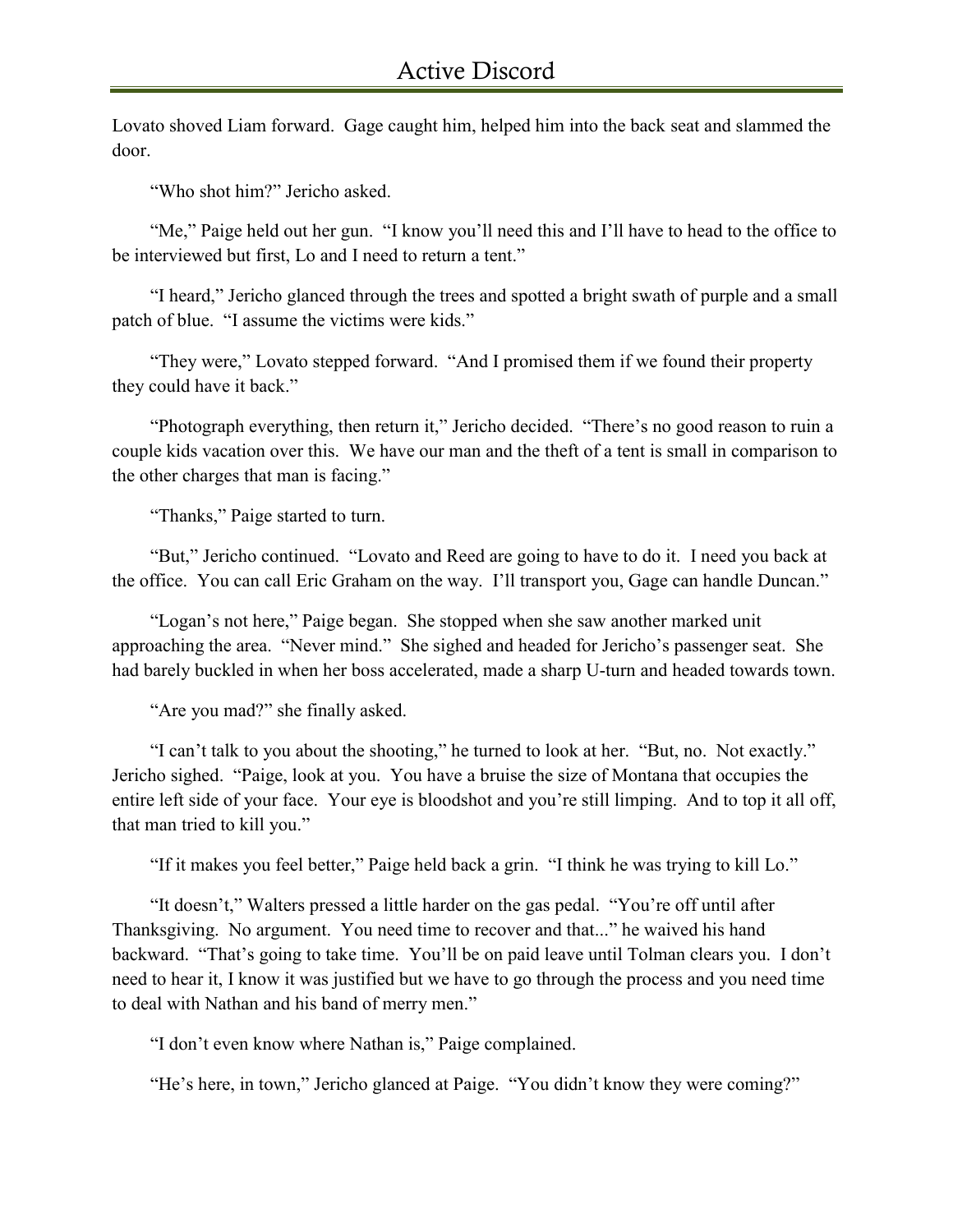"They?"

"He has his wife, Sophie, I believe, with him."

"I guess we did talk about spending the holiday together, but that was before."

"Before he had to save the world from a rogue government agent, an unsuccessful businessman and a bunch of assassins that used to run around in camo and blow things up?"

"Yeah," Paige smiled. "Before that."

\*\*\*\*\*

Paige was halfway through the door when she spotted Nathan. He was out of his chair and across the room the instant he saw her. He gripped both of her shoulders and studied her face. Just when she thought he might release her, he pulled her closer and engulfed her in a big bear hug. Paige appeased him, wondering if this was for her... or him. She knew the General's life was unraveling and after the last few weeks, he didn't know who to trust anymore.

"I'm fine," Paige finally assured him. "And, since I had to shoot someone today, you're in luck. I have a few days off to catch up."

"You shot someone?" Nathan took a step back and again, took a minute to study her face. "You okay, kid?" An image of a middle-aged man sitting on a chair in a dark corner, a rundown apartment, and a rifle aimed in his direction as he opened the door, flashed in his mind. Nathan pushed it aside. He wanted to focus on Paige, not deal with his most recent ghosts.

"Did he hurt you?" Dax finally asked.

"No," Paige moved forward and settled into a chair. "It was the same guy that shot the security guard last night. And, I think he was aiming at Lo. Got his windshield and came around the back to try again. I had to stop him. I didn't have a choice. Other than him, nobody got hurt. Well, except the truck and the Mayor's budget. But, I think they'll survive."

"I doubt it was that simple," Nathan settled into a chair across from Paige. "Can you tell us? I think both of us could use a little distraction."

"Is everything okay?" Paige was worried now. Had something happened to the Rangers before they made it home?

"It's fine," Dax moved across the room and settled onto the couch. "Solo and Vato are here. They'll be staying with Hawk and the others at my place."